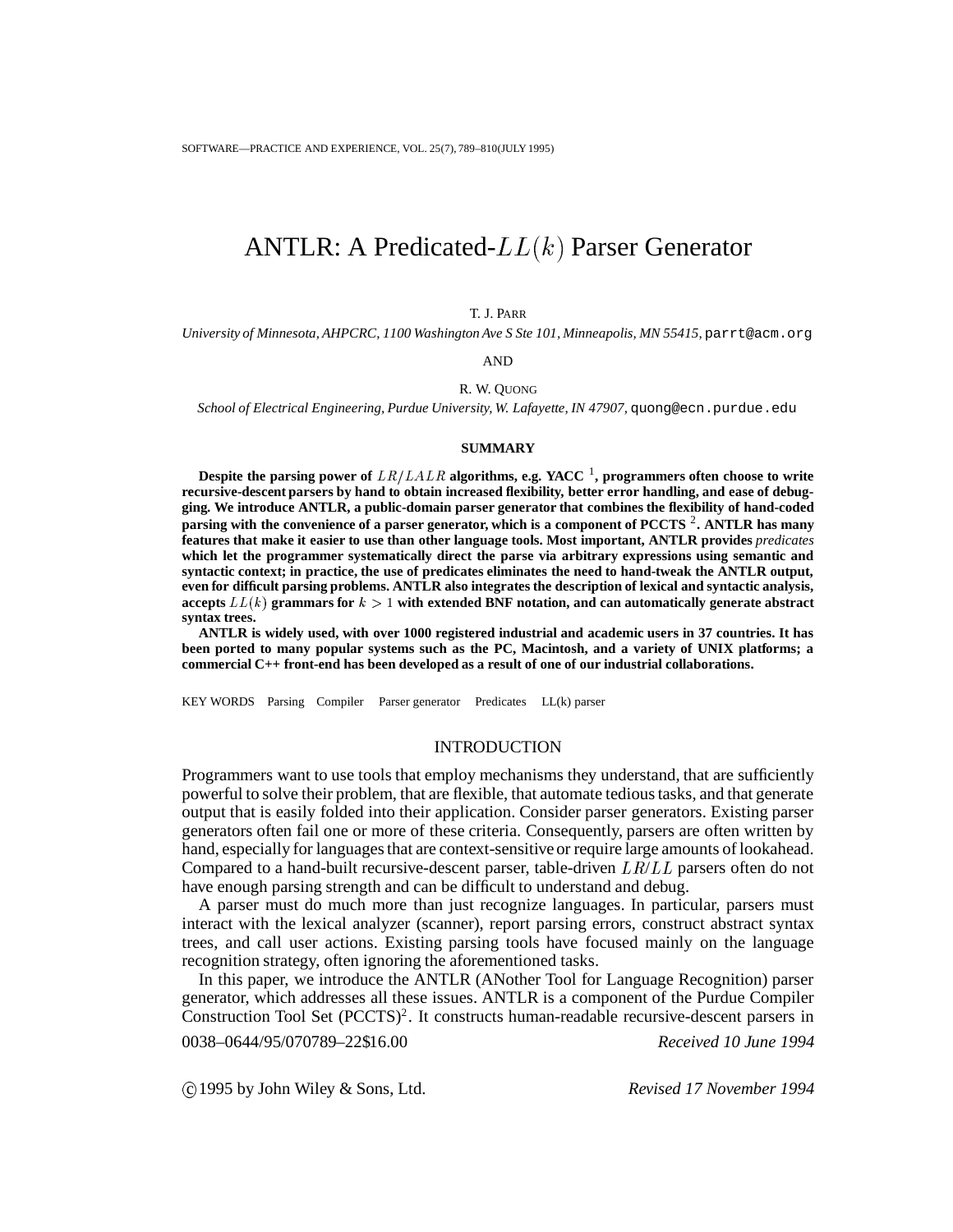C or C++ from  $pred\text{-}LL(k)$ <sup>3,4</sup> grammars, namely  $LL(k)$  grammars, for  $k > 1$ , that support predicates.

Predicates allow arbitrary semantic and syntactic context to direct the parse in a systematic way. As a result, ANTLR can generate parsers for many context-sensitive languages and many non- $LL(k)/LR(k)$  context-free languages. Semantic predicates indicate the semantic validity of applying a production;syntactic predicates are grammar fragments that describe a syntactic context that must be satisfied before recognizing an associated production. In practice, many ANTLR users report that developing a pred- $LL(k)$  grammar is easier than developing the corresponding  $LR(1)$  grammar.

In addition to a strong parsing strategy, ANTLR has many features that make it more programmer-friendly than the majority of  $LR/LALR$  and  $LL$  parser generators.

- ANTLR integrates the specification of lexical and syntactic analysis. A separate lexical specification is unnecessary as lexical regular expressions (token descriptions) can be placed in double-quotes and used as normal token references in an ANTLR grammar.
- ANTLR accepts grammar constructs in Extended Backus-Naur Form (EBNF) notation.
- ANTLR provides facilities for automatic abstract syntax tree construction.
- ANTLR generates recursive-descent parsers in C/C++ so that there is a clear correspondence between the grammar specification and the ANTLR output. Consequently, it is relatively easy for non-parsing experts to design and debug an ANTLR grammar.
- ANTLR has both automatic and manual facilities for error recovery and reporting. The automatic mechanism is simple and effective for many parsing situations; the manual mechanism called "parser exception handling" simplifies development of high-quality error handling.
- ANTLR allows each grammar rule to have parameters and return values, facilitating attribute passing during the parse. Because ANTLR converts each rule to a C/C++ function in a recursive descent parser, a rule parameter is simply a function parameter. Additionally, ANTLR rules can have multiple return values.
- ANTLR has numerous other features that make it a product rather than a research project. ANTLR itself is written in highly portable C; its output can be debugged with existing source-level debuggers and is easily integrated into programmers' applications.

Ultimately, the true test of a language tool's usefulnesslies with the vast industrial programmer community. ANTLR is widely used in the commercial and academic communities. More than 1000 registered users in 37 countries have acquired the software since the original 1.00 release in 1992. Several universities currently teach courses with ANTLR. Many commercial programmers use ANTLR; we list some examples in the Appendix.

For example, a major corporation<sup>5</sup> has nearly completed and is testing a unified C/Objective-C/C++ compiler using an ANTLR grammar that was derived directly from the June 1993 ANSI X3J16 C++ grammar. [Preliminary measurements show that this ANTLR parser is about 20% slower, in terms of pure parsing speed, than a hand-built recursive-descent parser that parses only C/Objective-C, but not C++1. C++ has been traditionally difficult for other  $LL(1)$  tools and  $LR(1)$ -based tools such as YACC<sup>1</sup>. YACC grammars for C++ are extremely fragile with regards to action placement; i.e., the insertion of an action can introduce conflicts into the C++ grammar. In contrast, ANTLR grammars are insensitive to action placement due to their  $LL(k)$  nature.

The following sections illustrate ANTLR's specification language and the features that distinguish it from other parser generators. As this paper is an overview, we have omitted many details. Refer to the current PCCTS/ANTLR release notes for complete usage details.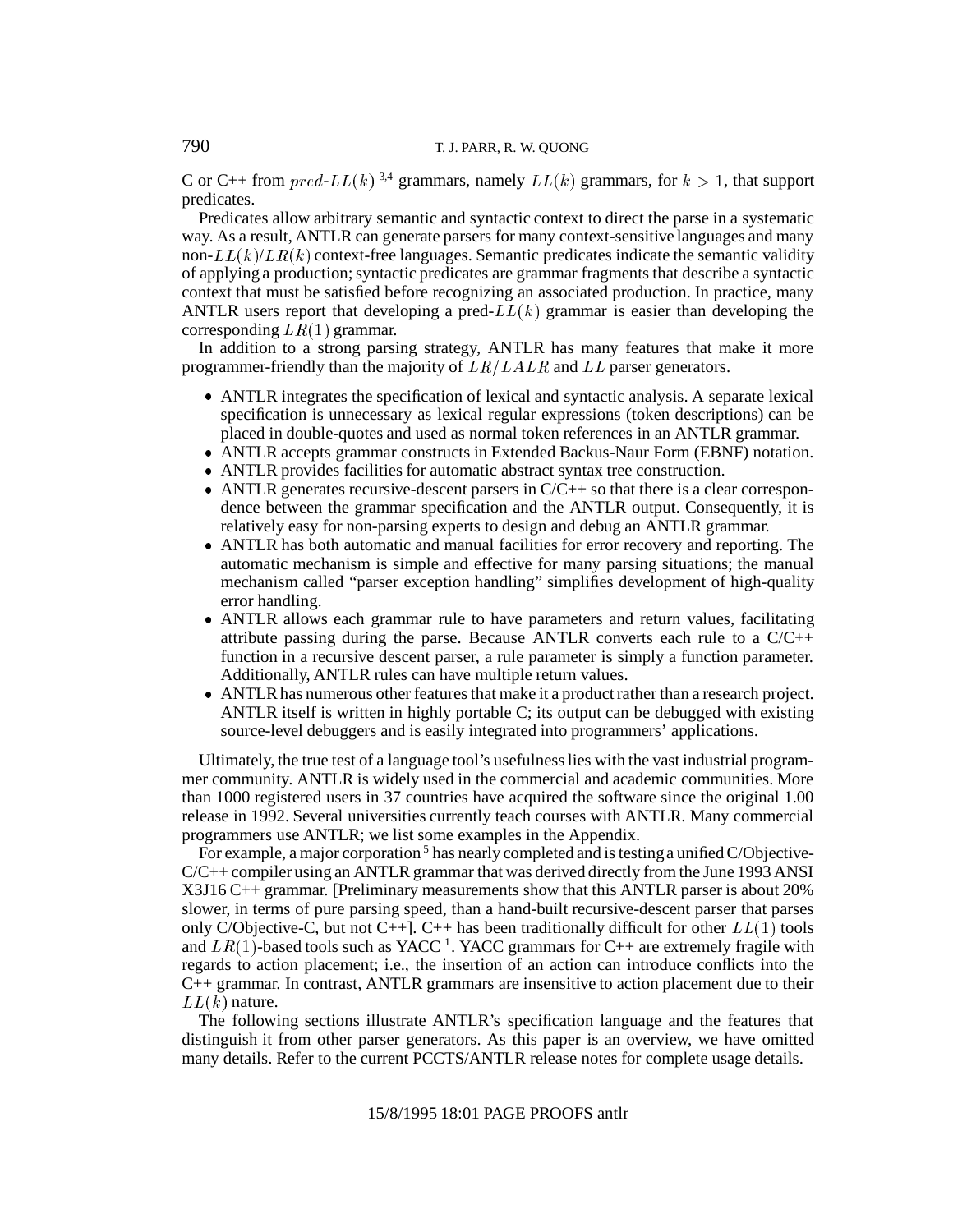### ANTLR: A PREDICATED- $LL(K)$  parser generator  $791$

| Item                  | Description                   | Example                               |
|-----------------------|-------------------------------|---------------------------------------|
| Token                 | begins with uppercase letter  | ID                                    |
| <b>Tokclass</b>       | set of tokens (token class)   | Operators                             |
| $~\tilde{~}$ Tokclass | complement set of Tokclass    | ~Keyword                              |
|                       | wild card token class         | /* match ID or something else */      |
|                       |                               | $a:ID$ . ;                            |
| rule_name             | begins with lowercase letter  | expr                                  |
| label: item           | label token or rule reference | a : t:ID                              |
| <<. >>                | user-defined semantic action  | $\le$ printf("%s", t->name);>>        |
| $(\ldots)$            | subrule                       | $("int"   ID   storage_class)$        |
| $(\ldots)^*$          | closure                       | ID $(\,^{\prime\prime}\,$ , " ID) *   |
| $(\ldots)^+$          | positive closure              | $slist : (stat   SEMICOLON )+ ;$      |
| $\{ \ldots \}$        | optional                      | ${ELSE$ stat $}$                      |
| <<. > > ?             | semantic predicate            | type : $\langle$ is TYPE(str)>>? ID ; |
| $(\ldots)?$           | syntactic predicate           | ((list EQ)? list EQ list   list)      |

#### Table I. ANTLR description elements.

### DESCRIPTION LANGUAGE

An ANTLR *description* or *specification* is a collection of rules and actions preceded by a header in which the user defines required data types, such as the type of an attribute. We originally borrowed the notation from YACC to reduce the learning curve, but since then, we have added numerous extensions for new ANTLR features such as predicates, specification of lexical analysis, error reporting, and EBNF grouping. Table I summarizes the elements in an ANTLR description.

An ANTLR rule is a list of productions or alternatives separated by "|":

```
rule : \emph{alternative}_1\vert alternative<sub>2</sub>
                ...
        \vert alternative<sub>n</sub>
        ;
```
where each alternative production is composed of a list of elements; an element is an item from Table I. In this table, the "..." within the grouping constructs can themselves be lists of alternatives or items.

Rules may also define arguments and return values. In the following line, there are  $n$ arguments and  $m$  return values.

rule[ $arg_1, \ldots, arg_n$ ] > [ $retval_1, \ldots, retval_m$ ] : ...;

The syntax for using a rule mirrors its definition,

```
a : ... \text{rule}[\mathit{arg}_1\,,\,\ldots\,,\mathit{arg}_n] > [\mathit{v}_1\,,\,\ldots\,,\mathit{v}_m\,]\, \ldots;
```
Here, the various  $v_i$  receive the return values from the rule rule, so that each  $v_i$  must be an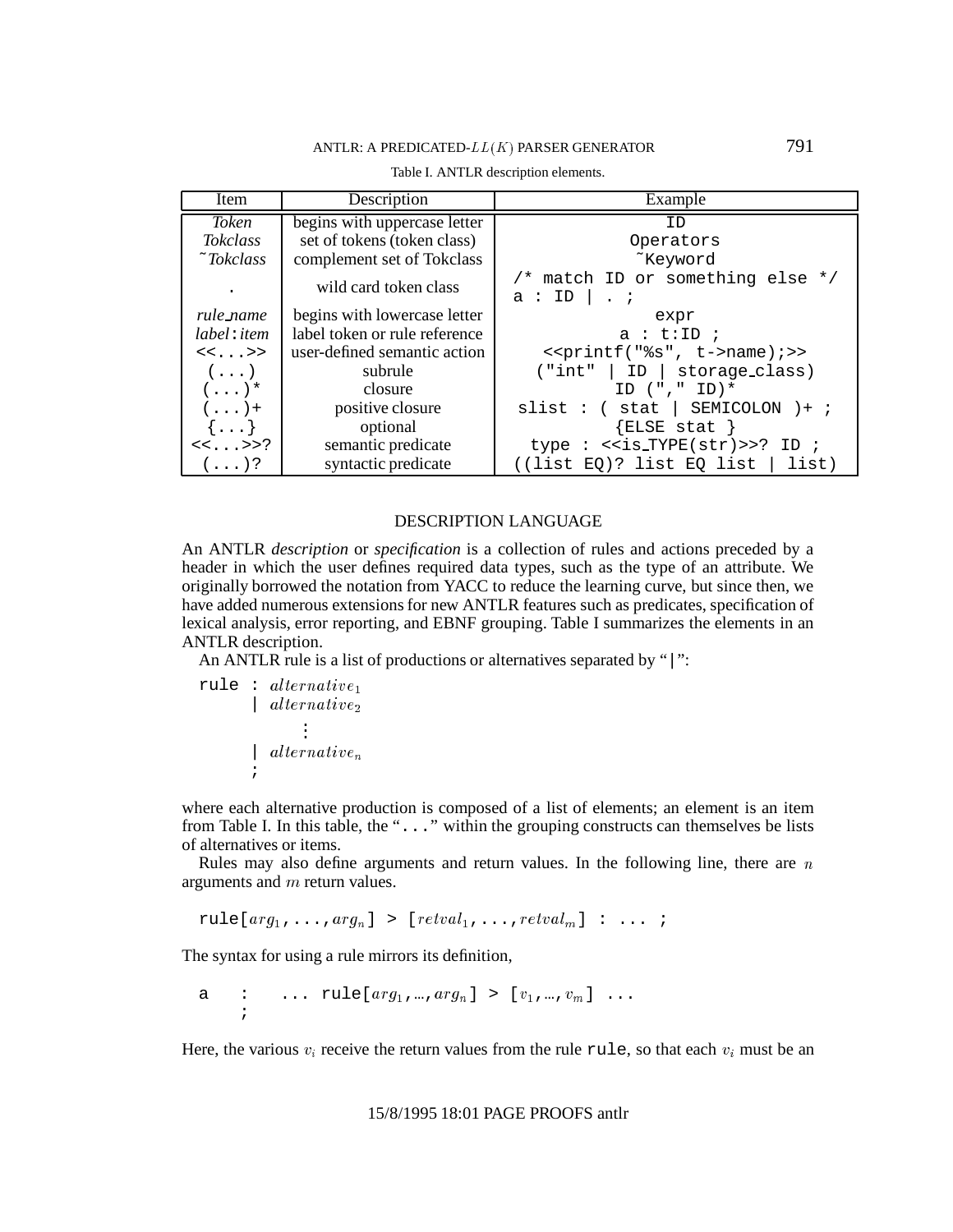*l-value*.

We illustrate the major features of ANTLR's description language via a small example. Consider parsing the following simple assembly language.

```
#segment data
a ds 42
b ds 13
#segment code
  load r1, a
   load r2, b
  add r1,r2,r3
  print r3
```
Figure 1 contains a complete ANTLR specification for this problem.

```
#header <<#include "charbuf.h">>
<<main() {ANTLR(prog(), stdin); }>>
#tokclass OPCODE {"add" "store" "load" "call" "ret" "print" }
#tokclass REGISTER {"r0" "r1" "r2" "r3" }
#token "[\ \t]+" <<zzskip();>>
#token "\n" <<zzskip(); zzline++;>>
prog: "#segment" "data" (data)*
       "#segment" "code" (stat)*
   ;
stat: OPCODE operands
   \ddot{i}operands
   : ID
    | REGISTER
   | REGISTER "," NUM
   | REGISTER "," REGISTER "," REGISTER
    ;
data: ID "ds" NUM
    ;
#token NUM "[0-9]+"
#token ID "[a-zA-Z]+"
```
*Figure 1. ANTLR recognizerfor a simple assembly language.*

A description for ANTLR differs from those of other parser generators because regular expressionsspecifying tokens are specified (#token ID) or directly referenced (#segment) in the grammar. Thus, both the grammatical and the lexical specification are contained in a single file, eliminating the need to maintain two specifications. ANTLR automatically assigns token types and generates a scanner description for DLG, the lexical analyzer generator in PCCTS. Regular expression ambiguities, such as between keyword code and token ID, as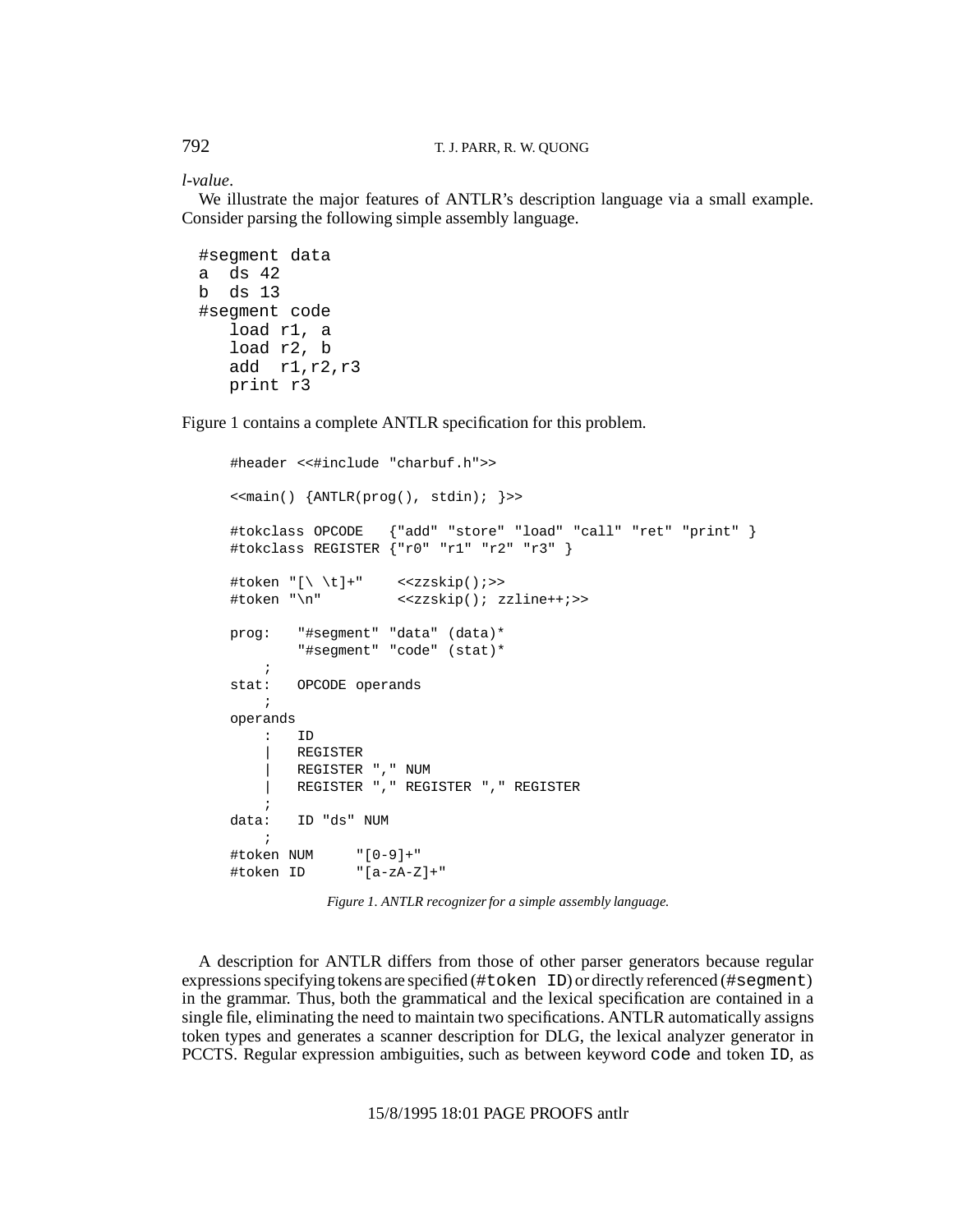the input "code" could be either token type, are resolved by matching the token specification mentioned first in the ANTLR grammar.

ANTLR acceptsinput in EBNF, asshown in Table I, which simplifies grammar development and grammar readability. (Strict BNF accepts neither subrules, closures, nor optional items in a grammar specification.) As a further notational shorthand, ANTLR accepts arbitrary sets of tokens called *token classes*. The user specifies a token class as a set of tokens or other token classes. A token class is functionally equivalent to a subrule whose alternatives are its member tokens; e.g., referencing token class REGISTER in Figure 1 is the same as referencing

( "r0" | "r1" | "r2" | "r3" )

Using a token class is more efficient than using a subrule, because referencing a token class is a simple set membership test. In contrast, referencing the equivalent subrule causes a sequential search of its alternative items because subrule items might be predicates or other rules. The code to test for set membership is much smaller than a series of if-else statements for a subrule. Note that automaton-based parsers (both  $LR$  and  $LL$ ) automatically perform this type of set membership (specifically, a table lookup), but lack the flexibility of recursive-descent parsers; e.g., recursive-descent parsers directly support programmer-defined stack-based localvariables.

Note that the grammar in Figure 1 is not  $LL(1)$  as it is not left-factored. Because ANTLR generates  $LL(k)$  recursive-descent parsers, with  $k > 1$ , ANTLR grammars require less leftfactoring than  $LL(1)$  grammars. The grammar in Figure 1 is  $LL(3)$ , as three symbols of lookahead suffice to differentiate between the alternatives of operands when at the left edge of operands. In fact, this grammar also contains decisions that require lookahead of one symbol (subrule  $(data)*$ ), and two symbols (rule prog).

ANTLR optimizeslookahead decisions by using as little lookahead as possible, even within the same decision. For example, although rule operands requires three lookahead symbols to distinguish between the last two alternatives, ANTLR generates a decision that uses only one lookahead symbol to distinguish the first alternative from the other three. Thus, the programmer can use the power of  $k > 1$  lookahead without worrying about efficiency.

User-defined actions can be inserted anywhere in an ANTLR production. Such actions are often used to perform semantic tests, generate an intermediate representation, or directly generate a translation. An action placed at the beginning of the first production of any rule or subrule is special; these actions are *init-actions* and can be used to define local variables or execute code that must be executed before any production is attempted. Thus, an init-action applies to all productions in a rule. Local variables are useful for recursively-invoked rules because a new copy of a variable is available per rule invocation; in contrast, simulating local variables in a table-driven parser requires a software stack, which is inconvenient and tedious to implement.

Actions in an ANTLR grammar may access attributes via labels (attached to token and rule references) of the form *\$label* rather than the conventional " $\ddot{s}i$ " for some integer *i*. By using symbols instead of integer identifiers, grammars are more readable and actions are not sensitive to positional changes to rule elements.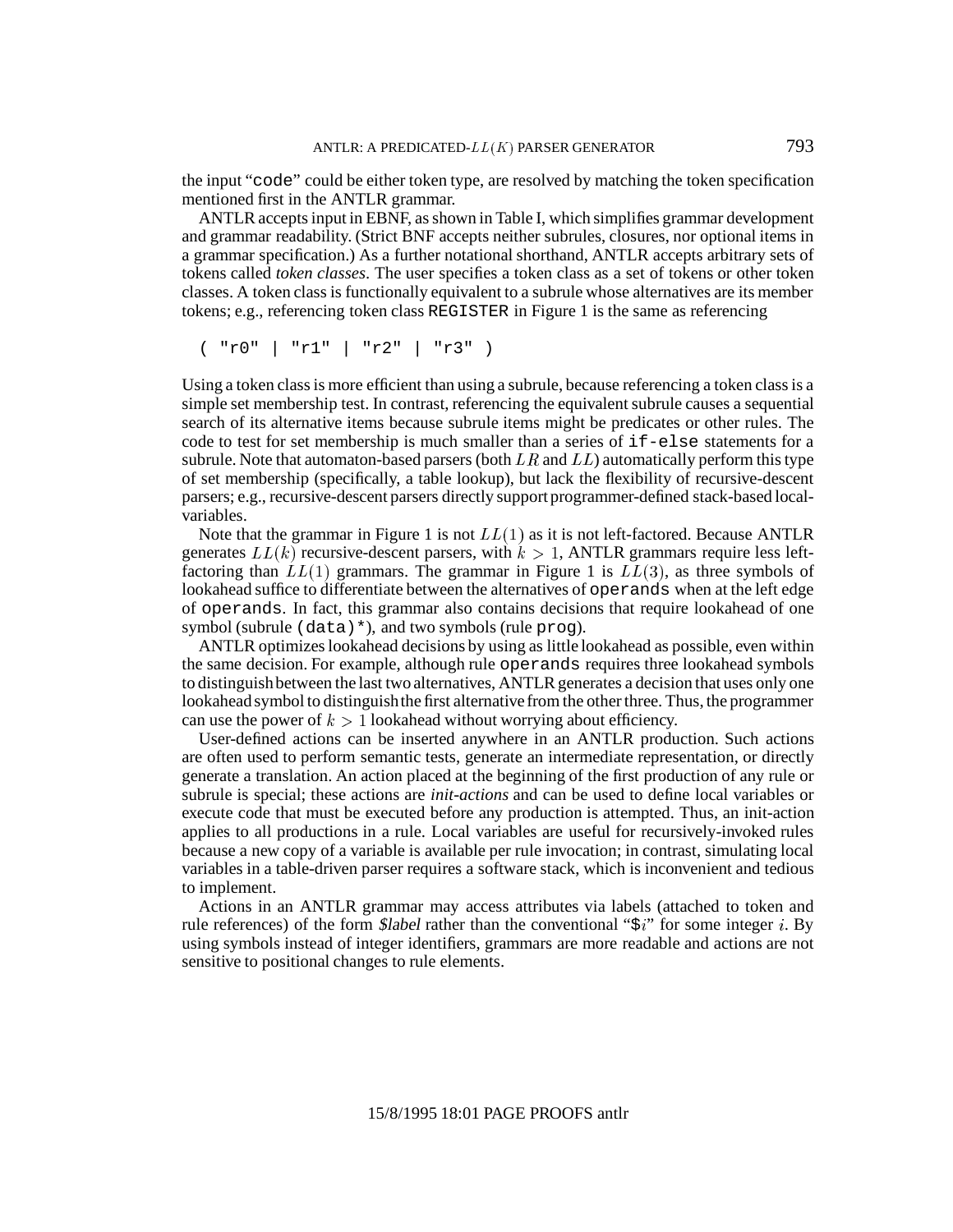### PARSING STRENGTH

 $LL(k)$  **Parsing For**  $k > 1$ 

ANTLR  $pred\text{-}LL(k)$  parsers compare favorably to  $LR(1)$  parsers <sup>6</sup>. In both theory and practice, there are languages that are  $LR(1)$  but not  $LL(3)$ , and vice versa. Use of  $\overline{k} = 2$ or  $k = 3$  significantly reduces the need to left-factor rules. In all cases, ANTLR computes and uses the minimum lookahead necessary for each decision within the grammar, speeding up grammar analysis and parsing speed and reducing the parser code size. In practice, one lookahead token suffices for many decisions, so ANTLR parsers are nearly as efficient as  $LL(1)$  recursive-descent parsers.

We now illustrate how an  $LL(2)$  grammar can be much simpler to design than an  $LL(1)$ grammar. Consider distinguishingbetween C labels "ID :" and C assignmentstatements "ID = …" when parsing. In the following grammar fragment, rule stat requires two lookahead symbols, and is easily expressed with an  $LL(2)$  grammar. This common language feature is hard to express in an  $LL(1)$  grammar, because ID is matched in many grammar locations making it difficult to left-factor rules stat and expr.

```
stat: ID ":" stat /* statement label */
   | expr ";" /* assignment stat */
   ;
expr: ID "=" expr
   | INT
   ;
```
Although using  $k > 1$  symbols of lookahead is useful, there are many language constructs that are not  $LL(k)$  for any finite k. Typically, these constructs are context sensitive or require unbounded lookahead (i.e., the entire construct must be seen before it may be uniquely identified). We outline the predicate mechanism that allows ANTLR to handle many nasty recognition problems in the next section.

### **Predicates**

ANTLR supports the use of the *semantic* and *syntactic predicates*, which let the programmer indicate the semantic and syntactic validity of applying a production, allowing ANTLR to naturally handle many difficult parsing situations. Predicates are described fully elsewhere<sup>4</sup>. Here, we present two simple examples demonstrating their power.

The first example illustrates semantic predicates. Consider FORTRAN array references and function calls, which are syntactically identical, but semantically different. Depending on the type of VAL, the following expression could be either an array reference or a function call.

VAL(13,I)

One common solution to resolve this syntactic ambiguity isfor the lexical analyzer to examine the symbol table and to return a different lookahead token type based on whether the input identifier VAL is a variable or a function. The grammar would then reference different token types, say, FUNC and VAR, and would be context-free. However, semantic predicates provide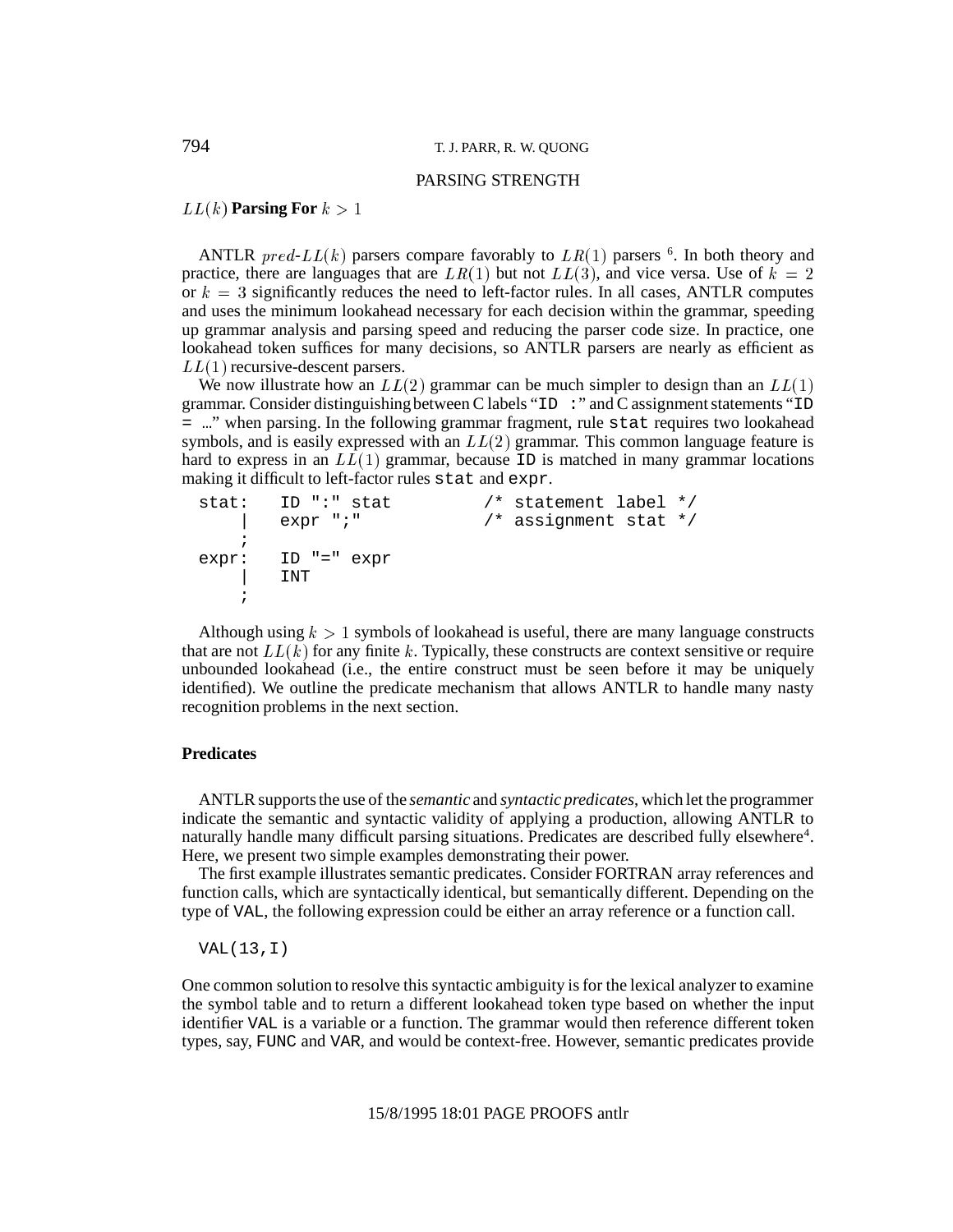a more elegant and more general solution. The same expression that would normally be used to return different token types may be used to alter the normal  $LL(k)$  parsing strategy by annotating the grammar:

```
expr : \leq \text{isvar}(\text{LATEXT}(1))>>? ID "\vee" expr\_list "\vee" \leq \text{array\_ref\_actions}>>| \langle < isfunc(LATEXT(1))>>? ID "\langle (" exprist "\rangle)" \langle = fn_call_action>>
        ;
```
where  $isvar(LATEXT(1))$  and  $isfunc(LATEXT(1))$  are user-defined functions that examine the symbol table and return true if first lookahead symbol, LATEXT(1), is a variable or a function, respectively.

A semantic predicate is a user-defined action that evaluates to either true (success) or false (failure) and, broadly speaking, indicates the semantic validity of continuing with the parse beyond the predicate. Semantic predicates are specified via " $<<$   $predicate$ " and may be interspersed among the grammar elements on the right hand side of productions like normal actions.

We now show how syntactic predicates are used via example. Occasionally, the programmer will face a language construct that cannot be parsed with an  $LR(k)$  or  $LL(k)$  parser even with the help of semantic predicates. Often these constructs simply require unbounded lookahead, that is, with a finite lookahead buffer, the parser is unable to determine which of a set of alternative productions to predict. We turn to parsing  $C++$  for a nasty example. Quoting from Ellis and Stroustrup<sup>7</sup>,

"There is an ambiguity in the grammar involving *expression-statements* and *declarations* …The general cases cannot be resolved without backtracking …In particular, the lookahead needed to disambiguate this case is not limited."

The authors use the following examples to make their point, where T represents a type:

| $T(*a)$ ->m=7; | $\frac{1}{2}$ expression-statement with type cast to T |
|----------------|--------------------------------------------------------|
| $T(*a)(int);$  | // pointer to function declaration                     |

Clearly, the two types of statements are not distinguishable from the left as an arbitrary number of symbols may be seen before a decision can be made; here, the "->" symbol is the first indication that the first example is a statement. Quoting Ellis and Stroustrup further,

"In a parser with backtracking the disambiguating rule can be stated simply:

1. If it looks like a *declaration*, it is; otherwise

2. if it looks like an *expression*, it is; otherwise

3. it is a syntax error."

The solution in ANTLR is to use a syntactic predicate and simply to do exactly what Ellis and Stroustrup indicate,

stat: (declaration)? declaration | expression ;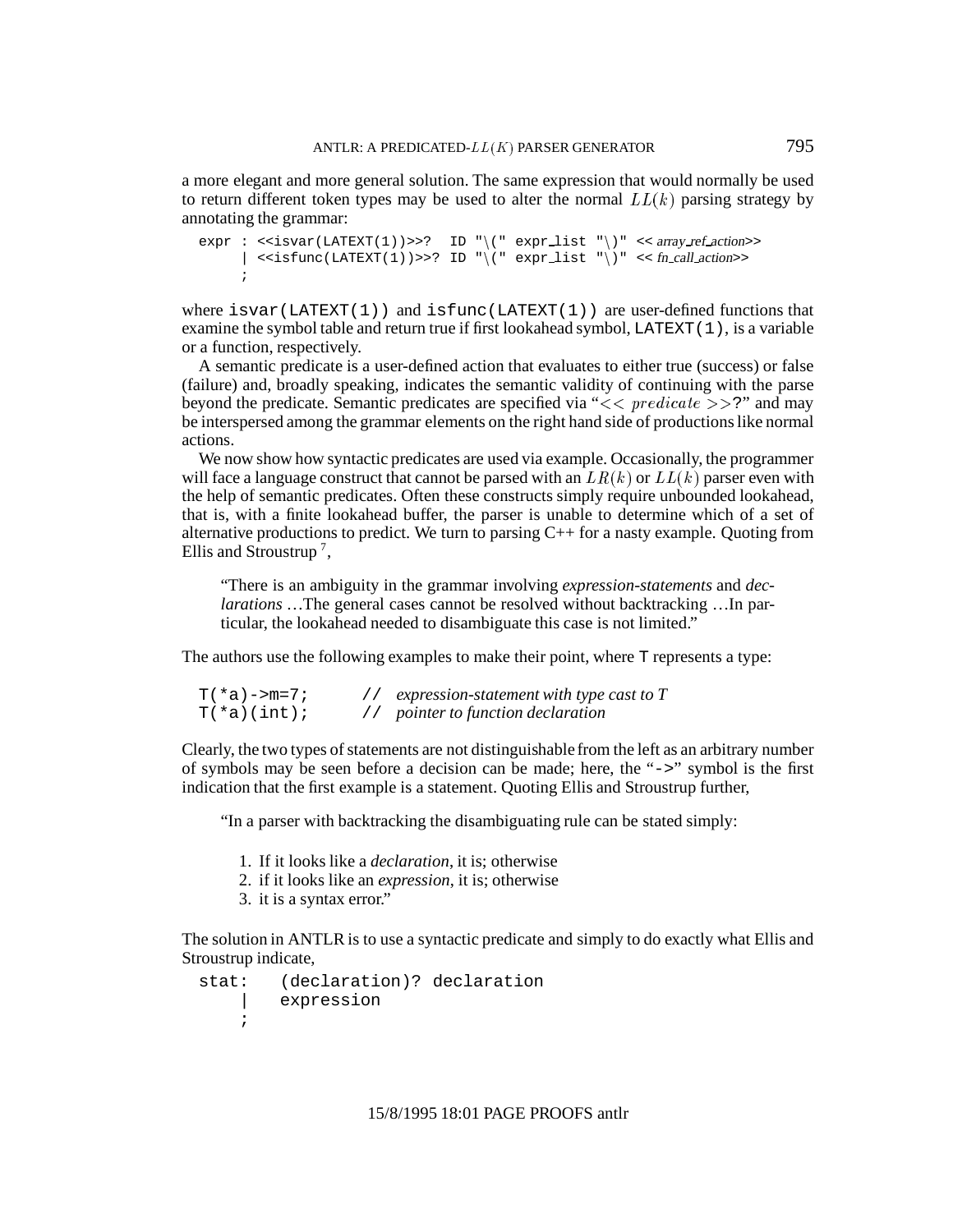796 T. J. PARR, R. W. QUONG

In the first production of rule stat, the syntactic predicate (declaration)? indicates that declaration is the syntactic context that must be present for the rest of that production to succeed. We can interpret the use of "(declaration)?" as "I am not sure if declaration will match; let me try it out and, if it does not match, I shall try the next alternative." Thus, when encountering a valid declaration, the rule declaration will be recognized twice–once as syntactic predicate and once during the actual parse to execute semantic actions. If an expression is found instead, the declaration rule will be attempted at most once (declaration will not be attempted for obvious expressions such as " $a=3+4$ ").

Syntactic predicates have the form "( $\alpha$ )?" and may appear on the left edge of any production of a rule or subrule. The required syntactic condition,  $\alpha$ , may be any valid contextfree grammar fragment. Syntactic predicates were introduced into ANTLR version 1.10<sup>8</sup>; they represent a form of selective backtracking that significantly enhances the recognition strength of normal  $LL(k)$  parsing while not significantly increasing the parse time. (In our example, we parse local variable declarations twice, but these declarations typically are comprised of only a few symbols such as "int i;" and furthermore, declaration would not be attempted for obvious statements like if-statements because of the normal finite lookahead prediction).

### **Attribute parsing**

A top-down parser can pass information into rules (*attribute inheritance*) as well as out of rules, namely it can perform  $L$ -attributed translations  $9,10$ ; ANTLR is no exception. We illustrate the attribute passing facilities of ANTLR via a simple example. Consider a rule that recognizes declarations for both variable and function parameters. To distinguish between variables and parameters, we pass the current scope or context into the rule.

```
<<enum ScopeType {GLOBAL, PARAMETER};>>
globals
   : ( declaration[GLOBAL] )*
    ;
func: type ID "\(" ( declaration[PARAMETER] )* "\)"
    ;
declaration[ScopeType context]
   : type ID << define variable based upon $context;>>
    ;
```
We have adapted the attribute-access notation, in which "\$context" represents the value of the attribute passed into declaration from YACC. An attribute can be any valid  $C$  or  $C_{++}$ type.

### HIGH-LEVEL PROGRAMMER SUPPORT

ANTLR contains a number of features that significantly increase its usability. In this section, we describe ANTLR's integrated lexical and syntactic descriptions, its error reporting facility, and its automatic tree construction mechanism.

### **Integration of lexical and syntactic analysis**

An ANTLR description contains both the lexical-analyzer specification (for tokens) and the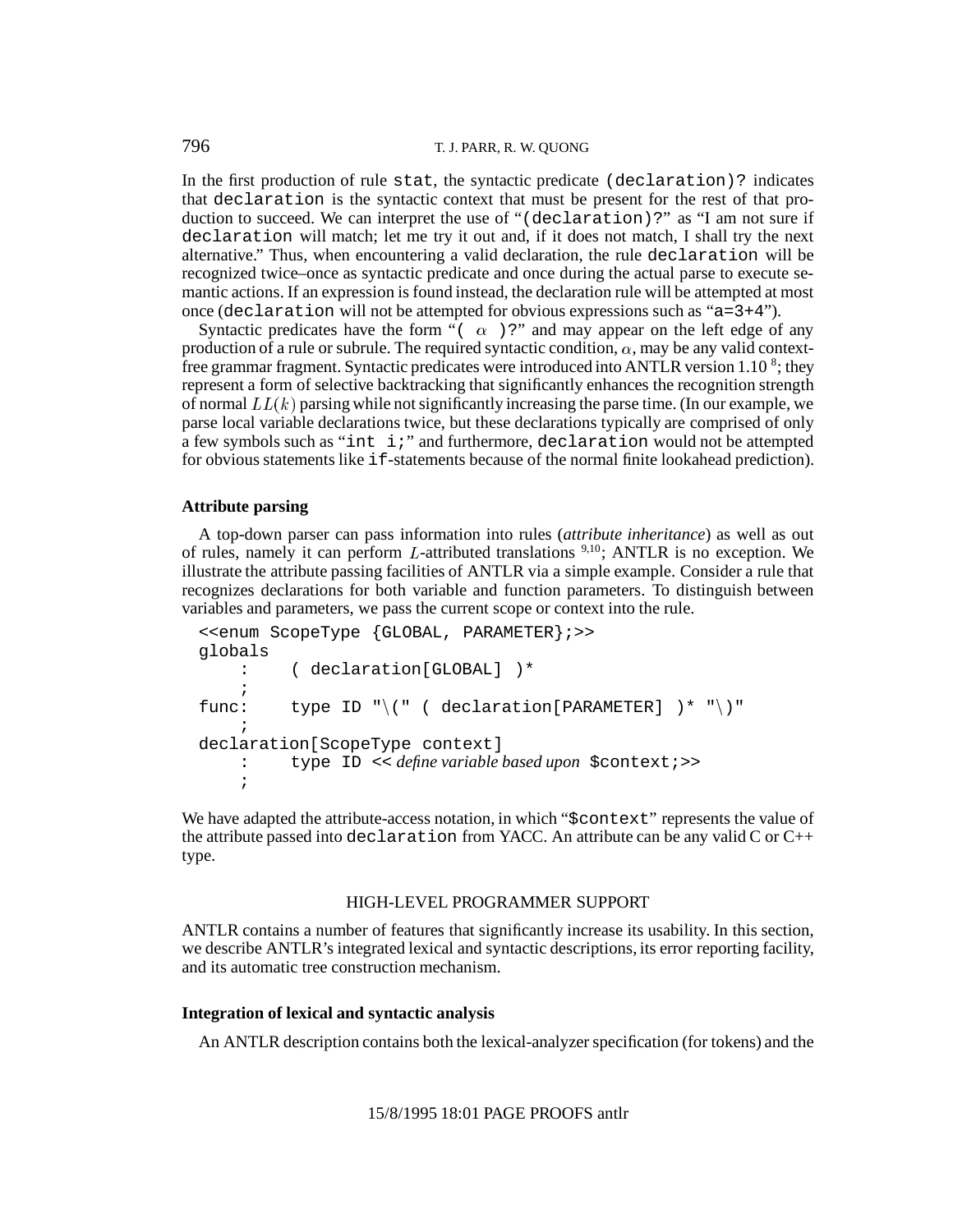parser specification (the grammar), which eliminates the need to have separate files for each. ANTLR automatically extracts a lexical analyzer description from the integrated ANTLR description and passes it to DLG, the lexical analyzer generator in PCCTS.

```
#token INT "[0-9]+"
stat: "while" expr "do" stat
    | "return" expr ";"
    ;
expr: INT ( "\arrow" INT )* /* match '+'-separated integers */
    ;
```
Tokens are declared either by a #token declaration or by direct reference in the grammar; the latter method is especially convenient for keywords. Tokens are specified as regular expressions, which must be enclosed in double quotes. For example, the preceding grammar declares the token INT via #token, and it directly refers to the while keyword as a token. We have labeled the specification for INT for clarity as it is used more than once. Consequently, DLG would receive six token specifications, one for each double-quoted regular expression.

As with other lexer generators, actions can be attached to token specifications. An action is executed when the corresponding token is recognized in the input stream. For example, the #token specification (using the C interface)

```
#token "\n" <<zzline++; zzskip();>>
```
indicates that when we encounter a newline character ( $\lceil \ln \rceil$ ), we increment the predefined line number variable zzline and then call the lexical analyzer to find another token, so that the parser need not see newlines.

ANTLR allows the use of multiple lexical analyzers within the same ANTLR description; this ability can simplify parsing of languages with wildly varying input formats. While other tools such as LEX allow multiple lexer automata within one description, the programmer is required to switch automata in lexical actions. This process is difficult without knowing the grammatical context, and is, therefore, much easier to do within a parser action.

In future versions of ANTLR, we anticipate allowing  $pred\text{-}LL(k)$  constructs to describe input tokens. This idea from YACC++\* would provide a consistent and powerful description language.

### **Error handling**

ANTLR has two mechanisms for error reporting and recovery. In the first mechanism, ANTLR automatically generates error messages using a simple, effective heuristic that is sufficient for many applications. However, when more sophisticated error handling is required, say for commercial-quality software, ANTLR provides a second mechanism called *parser exception handling* that provides the flexibility of hand-built reporting and recovery in a convenient framework. We begin by describing ANTLR's automatic mechanism.

The automatic error handler reports where the error was detected and what was expected (recovery is discussed below). For example, consider matching the rule stat using the following grammar fragment,

YACC++ is a registered trademark of Compiler Resources, Inc.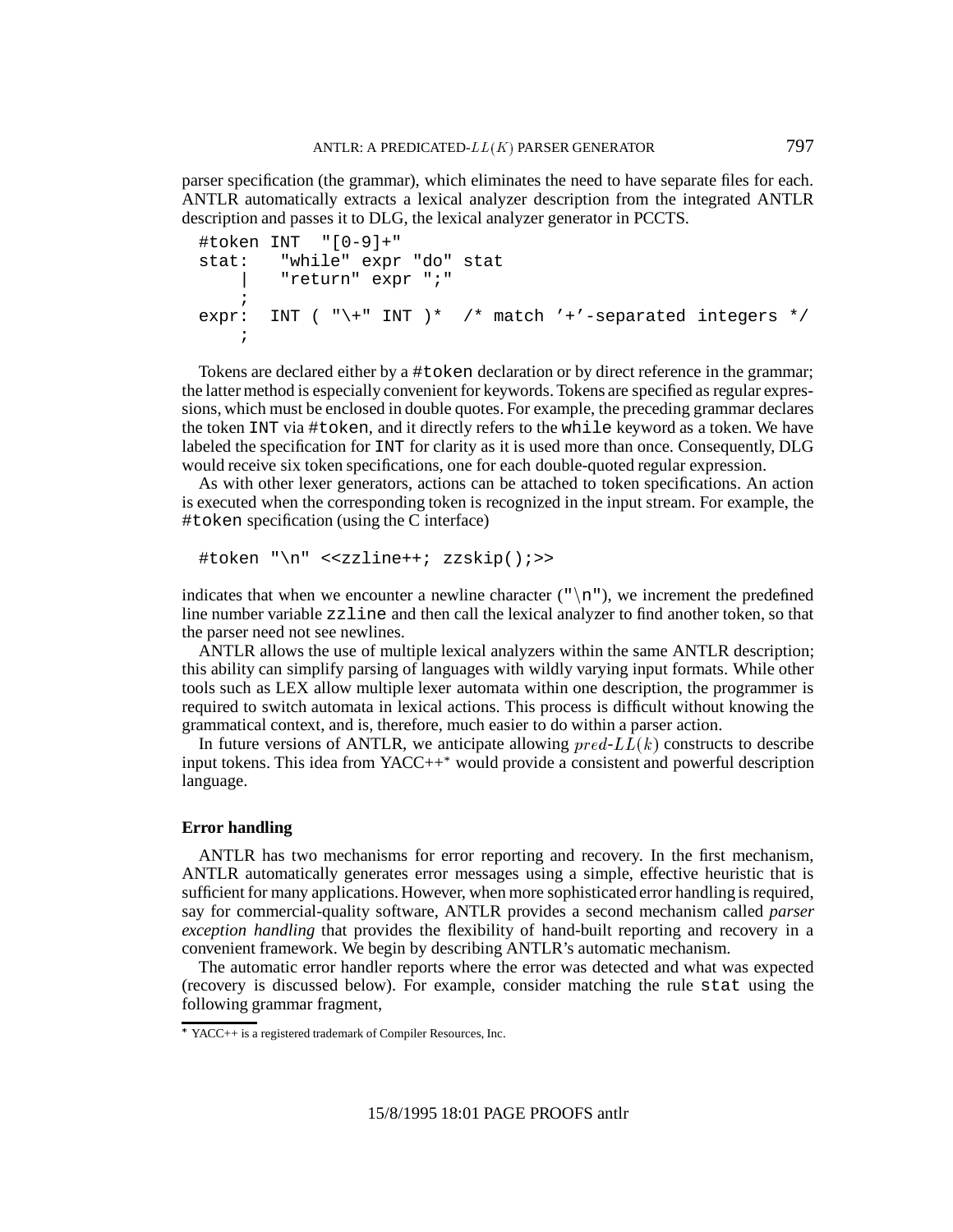```
stat: "if" expr "then" stat "else" stat
       | "while" expr "do" stat
       VAR " := " expr ";"| "begin" ( stat )+ "end"
    ;
expr: atom ( "\+" atom )*
   \cdot;
atom: INT
   | FLOAT
    ;
```
where INT, FLOAT, and VAR are defined as integer, float, and identifier tokens, respectively. Given the input

34

ANTLR automatically generates the error message

```
line 1: syntax error at "34" missing {if while VAR begin }
```
which indicates the first token of the syntax error and the set of tokens that would have been permissible.

Upon reading the input

if  $34+$  then  $i:=1$ ;

the error message would be

line 1: syntax error at "then" missing {INT FLOAT}.

While correct, these messages could be clearer. Consequently, the user can specify *error classes*, which are named sets of tokens, so that ANTLR will report a more meaningful string in its default error messages. For example, after adding

#errclass Statement {"if" "while" VAR "begin" }

to the above grammar, the input of "34" would result in the error message

line 1: syntax error at "34" missing Statement.

The description of an error class  $EC$  consists of tokens, other error classes, and even rules. If EC contains rule r, we add the  $FIRST$  set of r to  $EC^{\dagger}$ . This feature is convenient; for example, we can also specify the error class Statement via

#errclass Statement { stat }.

<sup>&</sup>lt;sup>†</sup> A token t is in  $FIRST$  of rule r if r might start with a t.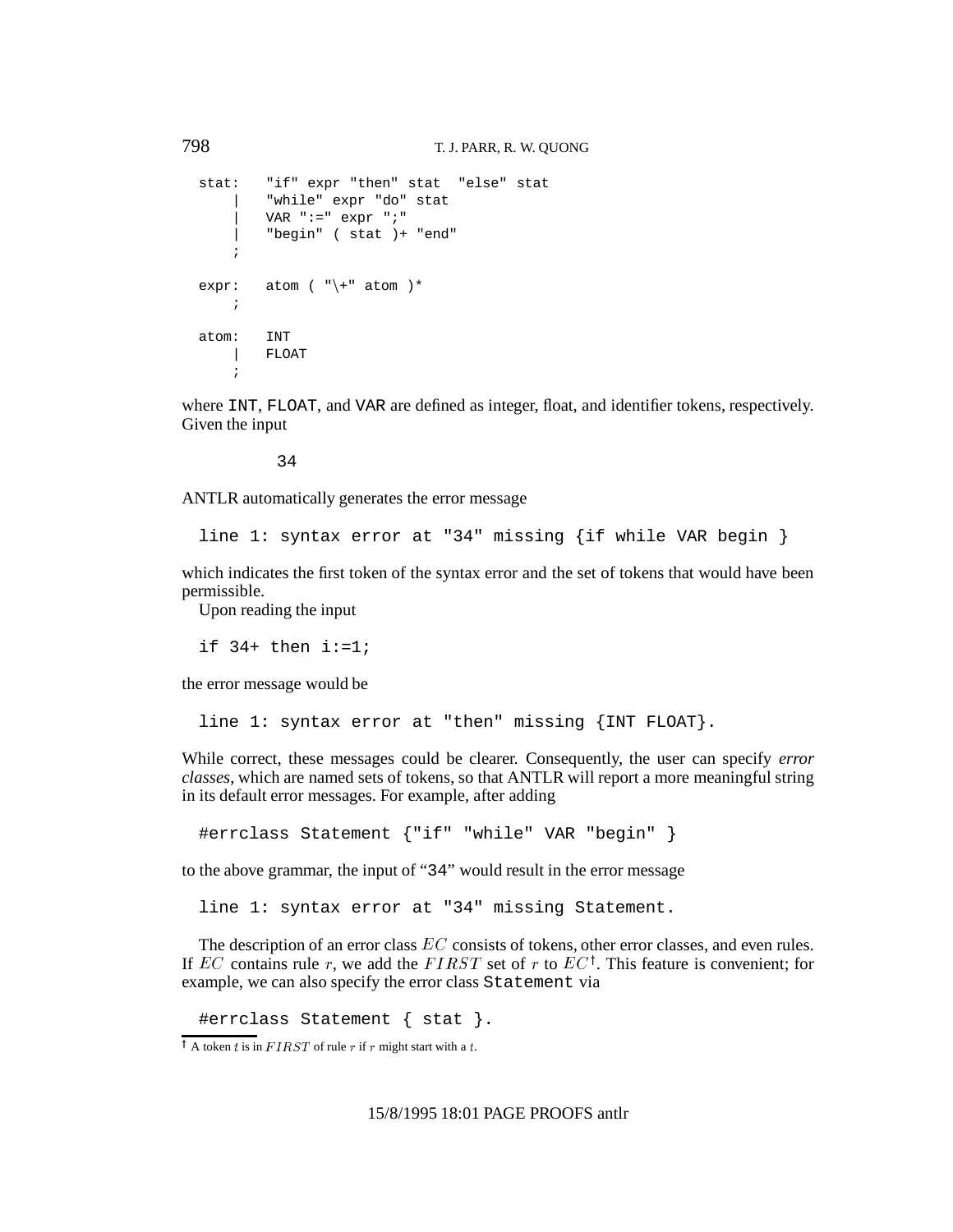To recover after a parsing error in rule  $r$ , ANTLR consumes tokens until a token in the  $FOLLOW$  set of r is found<sup>†</sup>. This simple recovery heuristic works well in many cases. For example, after reporting the error message due to an incomplete  $\exp r$ , "34 +", on the input

if  $34+$  then  $i:=1$ ;

the parser would look for a token that could follow an expr. Because "then" can follow an expr, the resynchronizer need not consume any tokens. Except for the error message, the parser returns from expr as if nothing had gone amiss and continues parsing the then-part of the if statement.

If the above default error mechanism is insufficient, programmers can use a more sophisticated error mechanism called *parser exception handling*, which has much in common with C++ exception handling<sup>7</sup>; we do not actually use C++ exceptions in our implementation and, hence, parser exception handling can be used with either the ANTLR C or C++ interface. Parser exception handling provides a unified framework for reporting and recovering from semantic and syntactic errors; note that automatic mechanisms typically do not even consider semantic errors. Parser exception handling provides nearly the flexibility of a hand-built parser.

We illustrate the use of parser exception handlers by demonstrating how they are used to generate a better error message than:

```
line 1: syntax error at "then" missing {INT FLOAT }.
```
for input:

 $if 34+ then i:=1;$ 

Because we know the context in which the expr production was attempted, an improved error message would indicate the expression was both in an if-statement and that it was a conditional—as opposed to the right-hand-side of an assignment statement, for example. A better message would be

```
line 1: if-statement: malformed conditional at "then"
```
One way to achieve this error message is to modify the original stat grammar as follows

<sup>&</sup>lt;sup>‡</sup> A token t is in  $FOLLOW$  of rule r if rule r can be followed immediately by a t.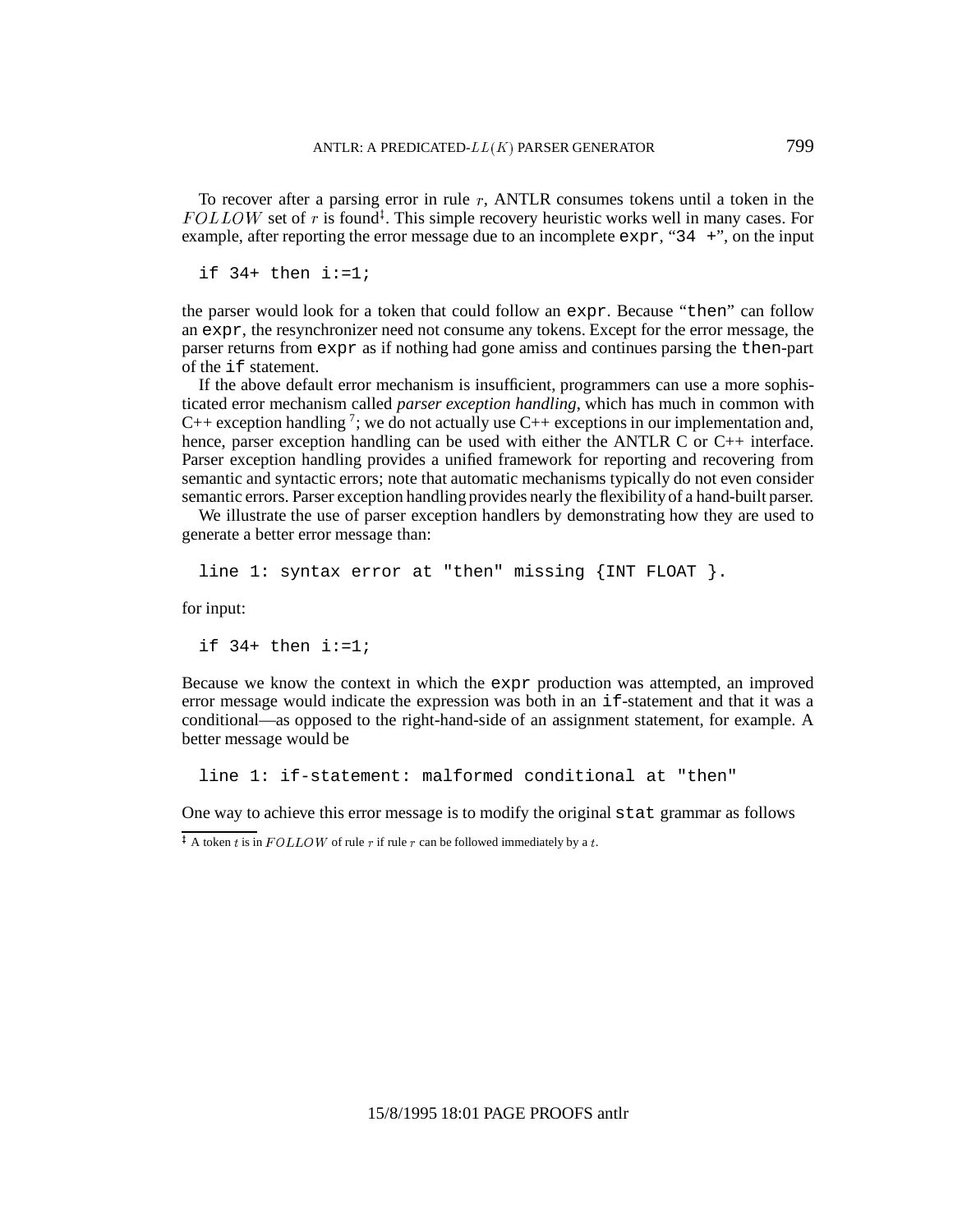```
800 T. J. PARR, R. W. QUONG
```

```
stat: "if" e:expr "then" stat {"else" stat }
      exception[e]
        catch MismatchedToken :
        catch NoViableAlt :
           <<fprintf(stderr,
             "line %d: if-statement: malformed conditional at \"%s\"\n",
             zzline, LATEXT(1));
           zzconsumeUntilToken(THEN);
           \rightarrow| "while" expr "do" stat
      ..
      .
    ;
```
where zzline is the current line number,  $LATEXT(1)$  is the text of the first token of lookahead (using the C interface), and THEN is the token type associated with "then". The notation "e:  $\exp r$ " attaches the label e to the  $\exp r$  rule reference. Labels allows the exception handler to catch errors encountered specifically during that reference.

Good error handling requires programmer intervention. Automatic mechanisms typically do not perform well, because they cannot easily analyze the state of the parser (e.g., the symbol stack of a table-driven parser or the program counter of a recursive-descent parser). Knowing where to report errors and how to recover from them must be done with a programmer's experience. While more programming effort is required than for automatic mechanisms, ANTLR's parser exception handling provides a convenient, sophisticated mechanism that rivals the flexibility of hand-coded schemes.

### **Tree construction**

The parser often constructs an intermediate form that is to be manipulated by later phases of the translation or compilation process. Using a few simple grammar annotations, ANTLR parsers can automatically construct abstract syntax trees (AST), saving the user from having to explicitly call tree constructor routines. Nodes in the AST are linked via left-most child and next-sibling pointers.

To create an AST, the user annotates the grammar to indicate what is a root node, what is a leaf node, and what is to be excluded from the AST. Tokens in the grammar immediately followed by "<sup>or</sup>" are to be considered subtree root nodes. Tokens suffixed with "!" are to be excluded from the tree. All other tokens are considered leaf nodes. For example, using the ANTLR specification in Figure 3 on the input

if 3+4\*5 then return 4;

we would get the tree in Figure 2. The root of this tree would be returned as  $\text{root in}\,\text{main}$  ().

### GENERATED PARSERS

ANTLR generates either C or C++ code for a recursive-descent parser, in which each grammar rule is realized by a C or  $C_{++}$  function. We illustrate the structure of these functions by example. For more information about the C/C++ output and the programmer's interface, refer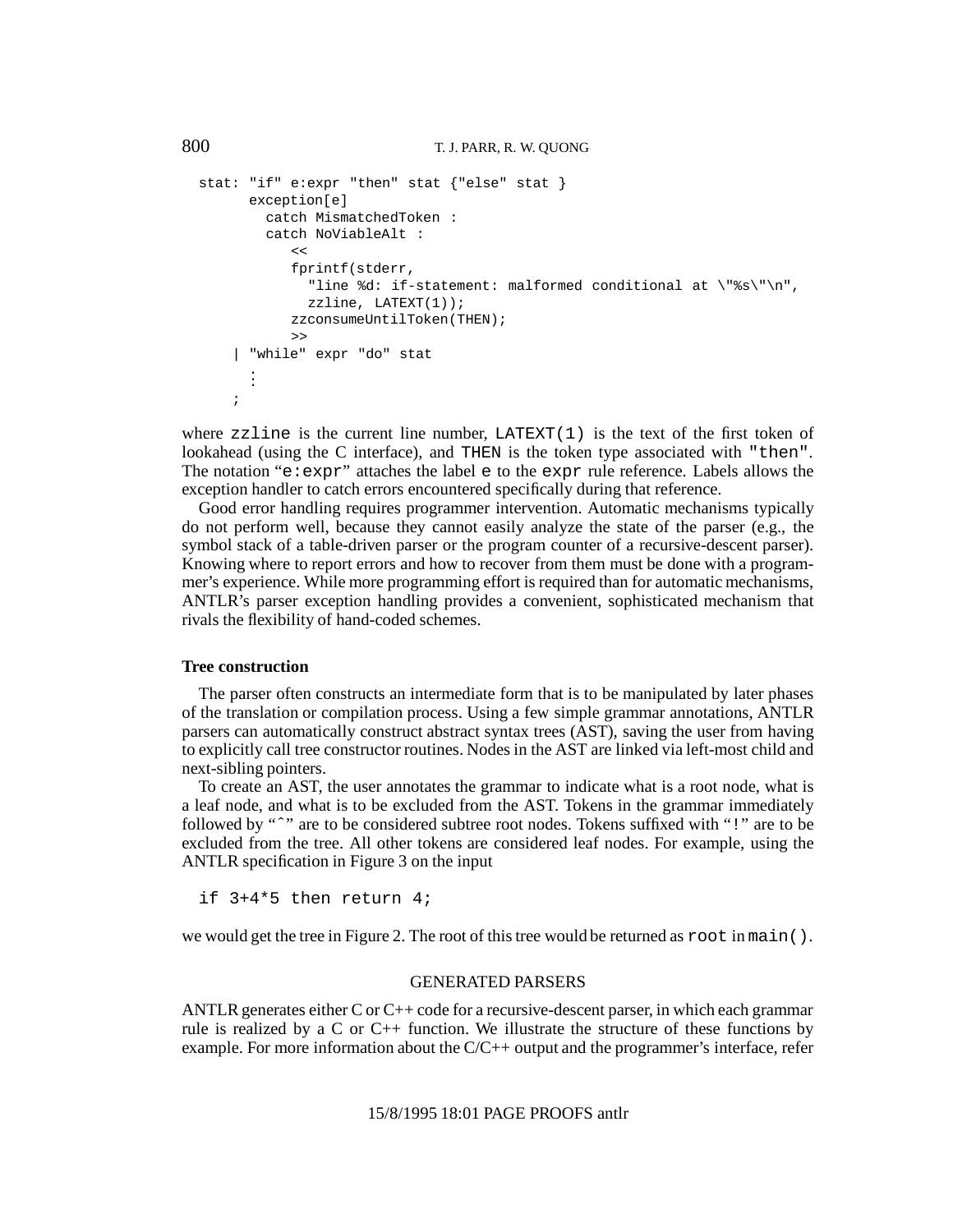

*Figure 2. The abstract syntax tree resulting from "*if 3+4\*5 then return 4;*". We use the left-most-child and next-sibling links.*

to the PCCTS release notes.

Each ANTLR-generated function is a sequence of if-then-else clauses plus an error clause. Each if-then-else clause matches one alternative of the corresponding rule; the if condition is a *prediction expression* for determining the validity of its alternative. For example, the rule stat from the following grammar

```
#header <<
    #include "charbuf.h"
    #define AST FIELDS int token, ival;
>>
<</* required function: how to convert from attribute to AST node */
void
zzcr ast(AST *node, Attrib *cur, int token, char *text)
{
   node->token = token;
   node->ival = atoi(text);}
main()
{
   AST *root=NULL;
    ANTLR(e(&root), stdin);
}
\rightarrowstat: "if"^ e "then"! stat ";"!
   | "return"ˆ e
    ;
e : e1 (" \ +"  e1) *;
e1 : e2 ("\overline{r} e2)* ;
e2 : "[0-9]+" ;
```
*Figure 3. ANTLR grammarshowing AST construction directives using C interface.*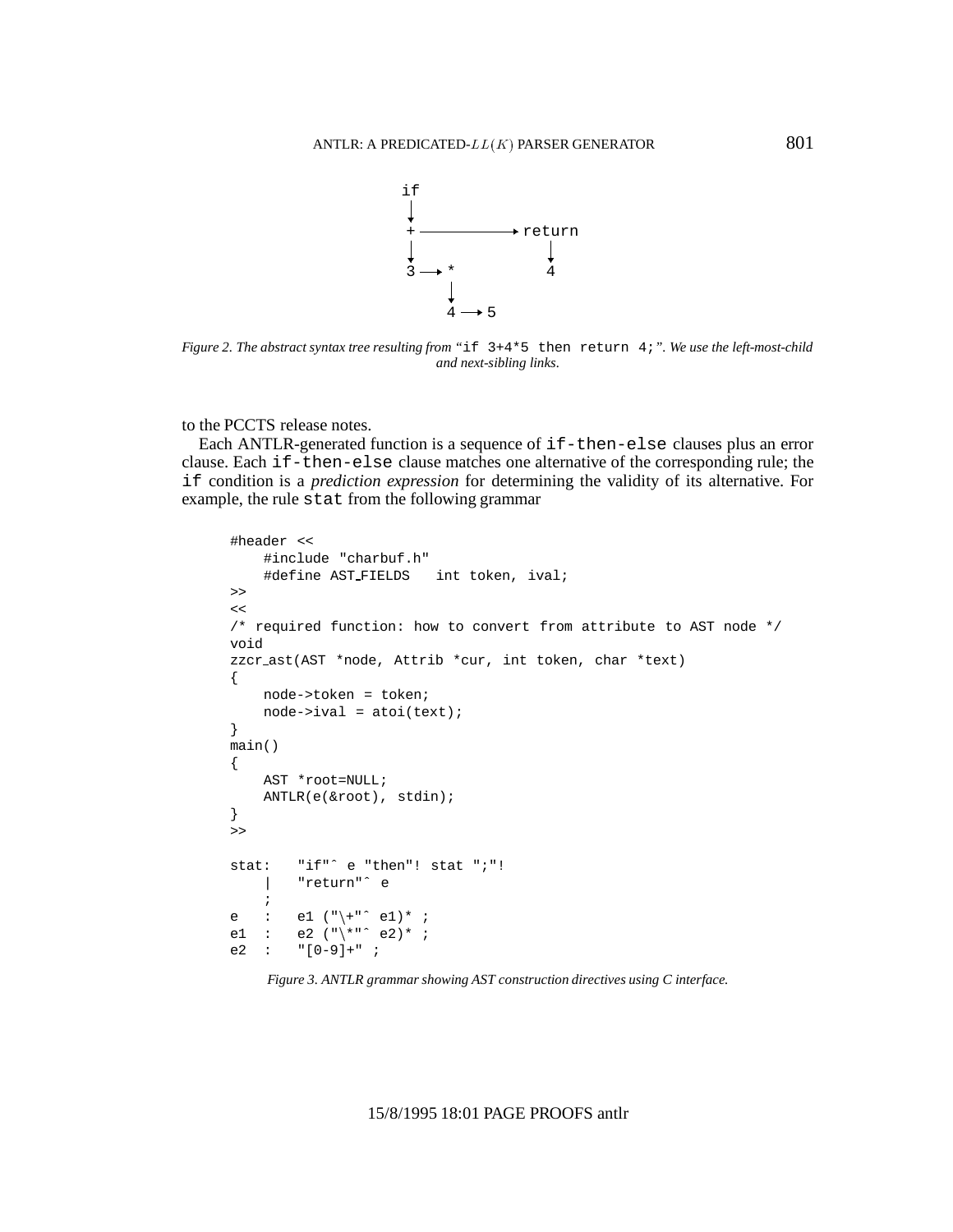```
stat: ID COLON stat /* statement label */
       expr SEMICOLON /* assignment stat */
       | RETURN expr
   ;
expr: ID ASSIGN expr
       | INT
    ;
```
would result in the following slightly-sanitized C code:

```
void stat(void)
{
  zzRULE; zzBLOCK(zztasp1); zzMake0;
  if ( (LA(1) == ID) & (LA(2) == COLON ) {
   zzmatch(ID); zzCONSUME;
    zzmatch(COLON); zzCONSUME;
    stat();
  } else {
    if ( (LA(1) == ID | LA(1) == INT) & (LA(2) == SEMICOLON | LA(2) == ASSIGN) ) {
      expr();
      zzmatch(SEMICOLON); zzCONSUME;
    } else {
      if ( (LA(1)==RETURN) ) {
        zzmatch(RETURN); zzCONSUME;
       expr();
      } else
        error-clause;
    }
  }
  zzEXIT(zztasp1);
 return;
fail: /* standard error-case code */
  ..
  .
}
```
where LA( $i$ ) is the token type of the  $i^{th}$  symbol of lookahead; the terms zzRULE, zzBLOCK, zzMake0, and zzEXIT are bookkeeping macros for attribute manipulation. (Note that we have refrained from specifying lexical regular expressions, using token type labels instead, so that symbols appear in the C output rather than integer token types.)

Note that ANTLR adjusts the amount of lookahead tested even within the same parsing decision in an effort to reduce grammar analysistime and the size of the resulting parser. Thus, prediction expressions examine as few lookahead symbols as possible. In the above example, two lookahead symbols must be examined to distinguish between the first two alternatives, "ID COLON stat" and "expr SEMICOLON", as both can start with an ID, but only one lookahead symbol, RETURN, is tested for the third alternative because the RETURN token alone distinguishes it from the other two productions.

For efficiency, we considered the use of switch-statements rather than a sequence of if-then-elses, but switches turned out to be too restrictive. For example, switches cannot be used when  $k > 1$  or when predicates are needed in the prediction expression. Also, parsing speed has not been a problem for ANTLR-generated parsers.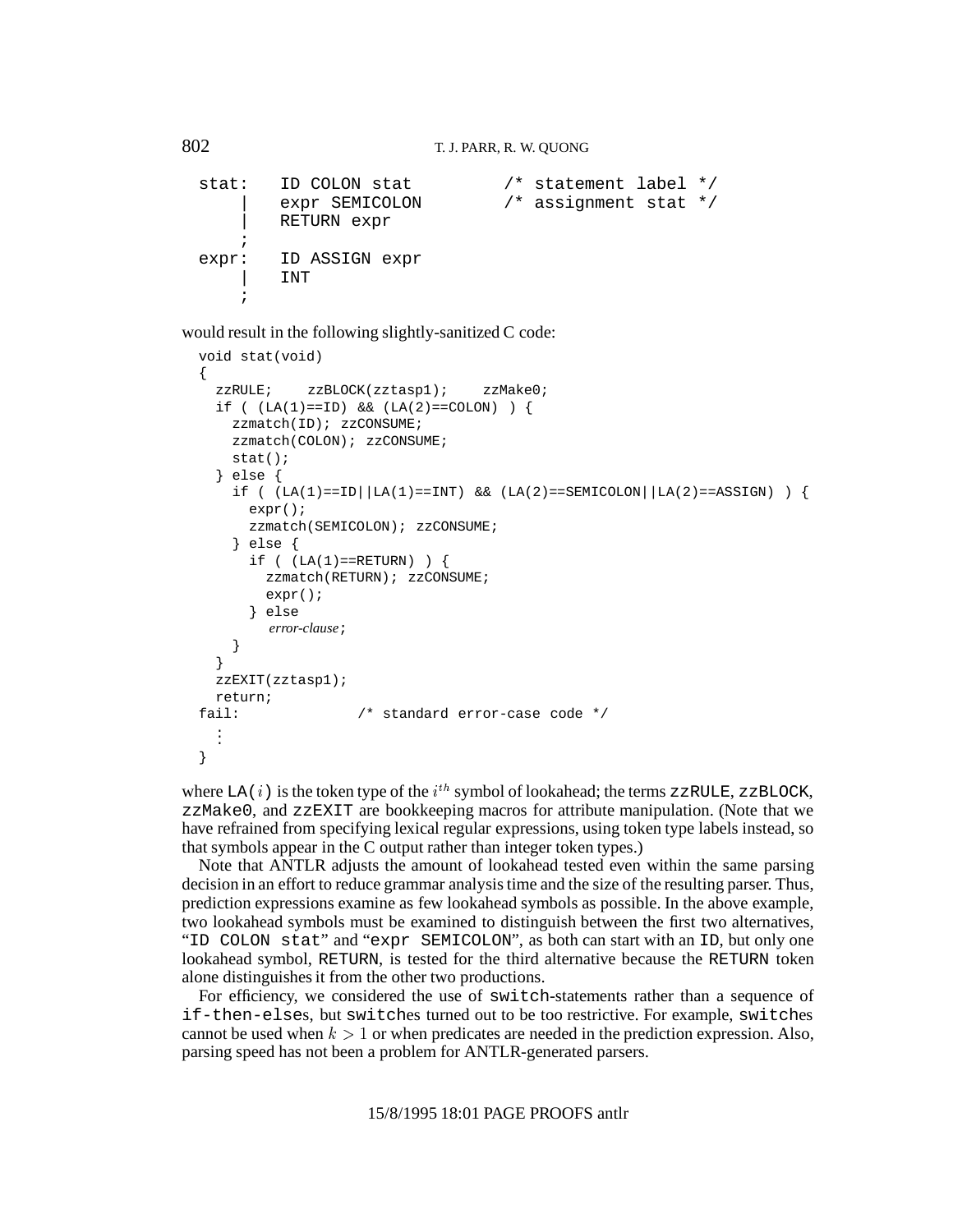When semantic predicates are needed to disambiguate two or more alternative productions, we add the predicate to the prediction expression after the lookahead membership expression. For example, the grammar fragment

```
expr : <cisvar(LATEXT(1))>>? ID "\vee" expr_list "\vee" << array_ref_action>>
      | \leqisfunc(LATEXT(1))>>? ID "\(" expr_list "\)" \leq fn_call_action>>
      ;
```
would result in the following C code (again, we have lightly sanitized the code for clarity):

```
void expr(void)
{
    zzRULE; zzBLOCK(zztasp1); zzMake0;
    if ( LA(1) == ID & & isvar(LATEXT(1)) ) {
       zzmatch(ID); zzCONSUME;
       zzmatch(3); zzCONSUME; \frac{1}{2} /* token type 3 refers to "(" */
        expr list();
        zzmatch(4); \overline{\hspace{1cm}} /* token type 4 refers to ")" */
        array ref action
        zzCONSUME;
    } else {
        if ( LA(1) == ID & & isfunc(LATERT(1)) ) {
            zzmatch(ID); zzCONSUME;
            zzmatch(3); zzCONSUME; \frac{1}{2} /* token type 3 refers to "(" */
            expr list();
           zzmatch(4); \frac{1}{2} /* token type 4 refers to ")" */
            fn call action
           zzCONSUME;
        } else
            error-clause;
    }
    zzEXIT(zztasp1);
   return;
fail: \frac{1}{x} standard error-case code \frac{x}{x}.
..
}
```
Implementing syntactic predicates is not as simple as implementing semantic predicates, because of the backtracking involved. For example, the rule

stat: (declaration)? declaration | expression ;

would result in the following C code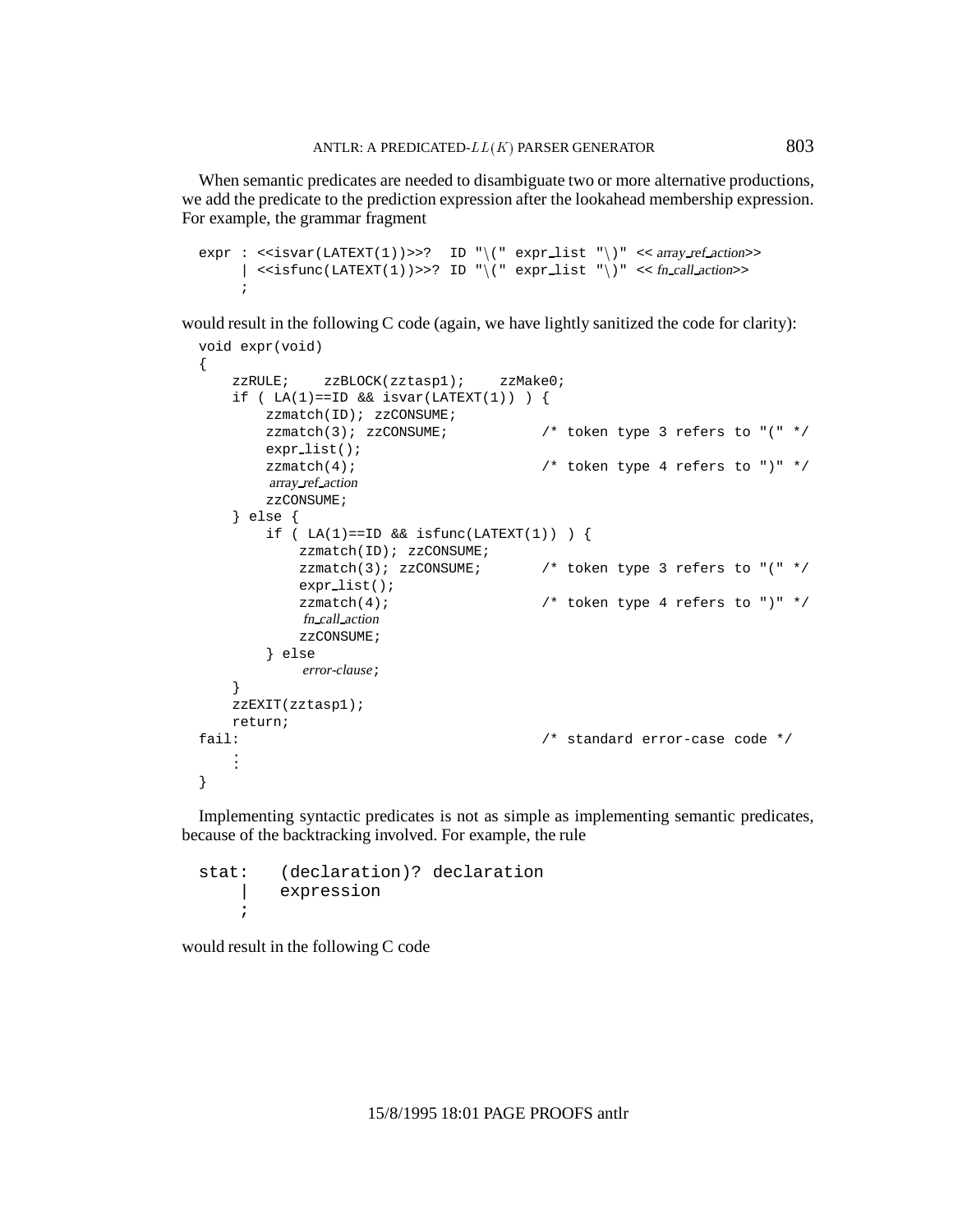```
void stat(void)
{
    zzRULE; zzBLOCK(zztasp1); zzMake0;
   zzGUESS BLOCK
    zzGUESS
    if ( !zzrv && (LA(1) == FIRST_1 (declaration)) ) {
        {
            zzBLOCK(zztasp2);
            zzMake0;
            {
                declaration(); <br> /* syntactic predicate */
                zzEXIT(zztasp2);
            }
        }
        zzGUESS DONE
        declaration();
    } else {
       if ( zzguessing ) zzGUESS DONE;
        if ( (LA(1)==FIRST_1(expression) ) {
            expression();
        } else
           error-clause;
    }
    zzEXIT(zztasp1);
   return;
fail: \overline{z} /* standard error-case code */
    .
    ..
}
```
where zzGUESS, and zzGUESS\_DONE are bookkeeping macros to handle the backtracking.

Before evaluating a syntactic predicate, the state of the run-time stack issaved so that in case the predicate fails, a longjmp() can be used to restore the parser to its prior state before it attempted the predicate. Actions are not executed during the evaluation of a syntactic predicate to avoid side effects. If the predicate succeeds, parsing continues at the production predicated by the syntactic predicate, without executing the longjmp().

In this particular example, the syntactic predicate "(declaration)?" verifies that input will indeed match a declaration. We have used declaration to predict itself. Thus declaration will be matched twice—once as the syntactic predicate and then again during the actual parse to perform the actions specified in declaration.

### **C++ parsers**

When generating recursive-descent parsers in  $C_{++}$ , ANTLR uses the flexibility of  $C_{++}$ classes in two ways to create modular, reusable code. First, ANTLR will generate parser classes in which the class member functions, rather than global functions, contain the code  $(i)$ to recognize rules and  $(ii)$  to perform semantic actions. Second, ANTLR uses snap-together classes for the input, the lexer, and the token buffer.

An ANTLR parser consists of one or more C++ classes, called parser classes. Each parser class recognizes and translates part (or all) of a language. The recursive-descent recognition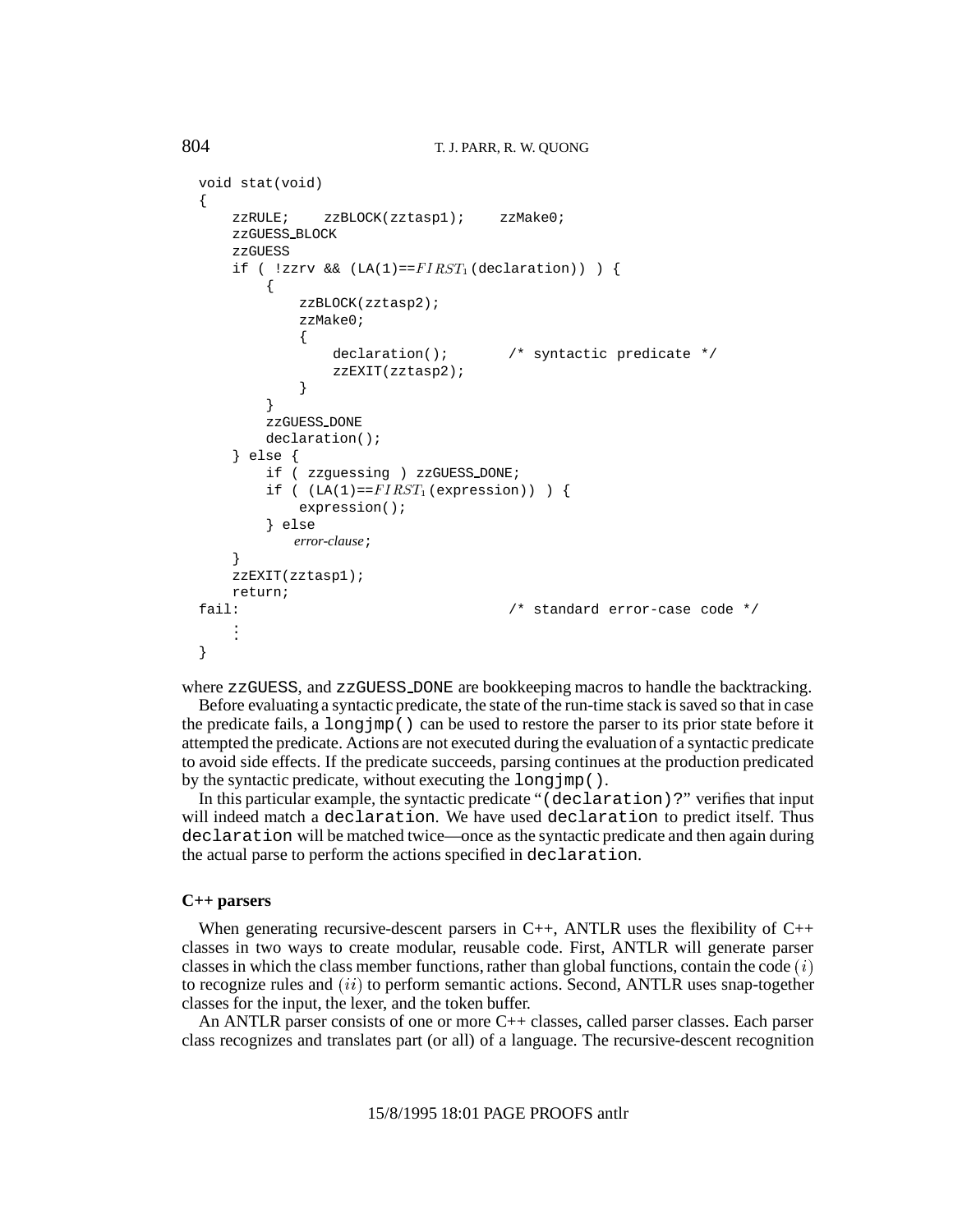routines and the semantic actions are member functions of this class. A parser object is an instantiation (or variable) of the parser class.

To specify the name of the parser class in an ANTLR grammar description, enclose the appropriate rules and actions in a C++ class definition, as follows.

```
class Expr {
<<int i;>>
\ltpublic:
    void print();
>>
e : INT (\sqrt{m} \cdot \sqrt{m})^* ;
                         // other grammar rules
}
```
ANTLR would generate a parser class Expr that looks as follows. The types TokenType and ANTLRTokenBuffer are discussed below.

```
class Expr : public ANTLRParser {
public:
    Expr(ANTLRTokenBuffer *input);
    Expr(ANTLRTokenBuffer *input, TokenType eof);
    void e();
    int i;
    void print();
private:
    internal- Expr-specific-data;
};
```
It is natural to have many separate parser objects. For example, if parsing ANSI C code, we might have three parser classes for C expressions, C declarations, and C statements. Parsing multiple languages or parts of languages simply involves switching parsers objects. For example, if you had a working C language front-end for a compiler, to evaluate C expressions in a debugger, just use the parser object for C expressions (and modify the semantic actions via virtual functions as described below).

Using parser classes has the standard advantages of C++ classes involving namespaces and encapsulation of state. Because all routines are class member functions, they belong in the class namespace and do not clutter the global namespace, reducing (or greatly simplifying) the problem of name clashes. The programmer can also specify some rules as public, such as the start rule, and make the rest of the rules private, clearly indicating which rules are for general use. Lastly, a parser object encapsulates the various state needed during a parse or translation.

While the ability to cleanly instantiate and invoke multiple parsers is useful, the main advantage of parser classesis that they can be extended in an object-oriented fashion. By using the inheritance and virtual functions mechanisms of  $C_{++}$ , a parser class can be used as the base class (superclass) for a variety of similar but non-identical uses. Derived parser classes would be specialized for different activities; in many cases, these derived classes need only redefine translation actions, as they inherit the grammar rules, as these recursive-descent routines are member functions, from the base class.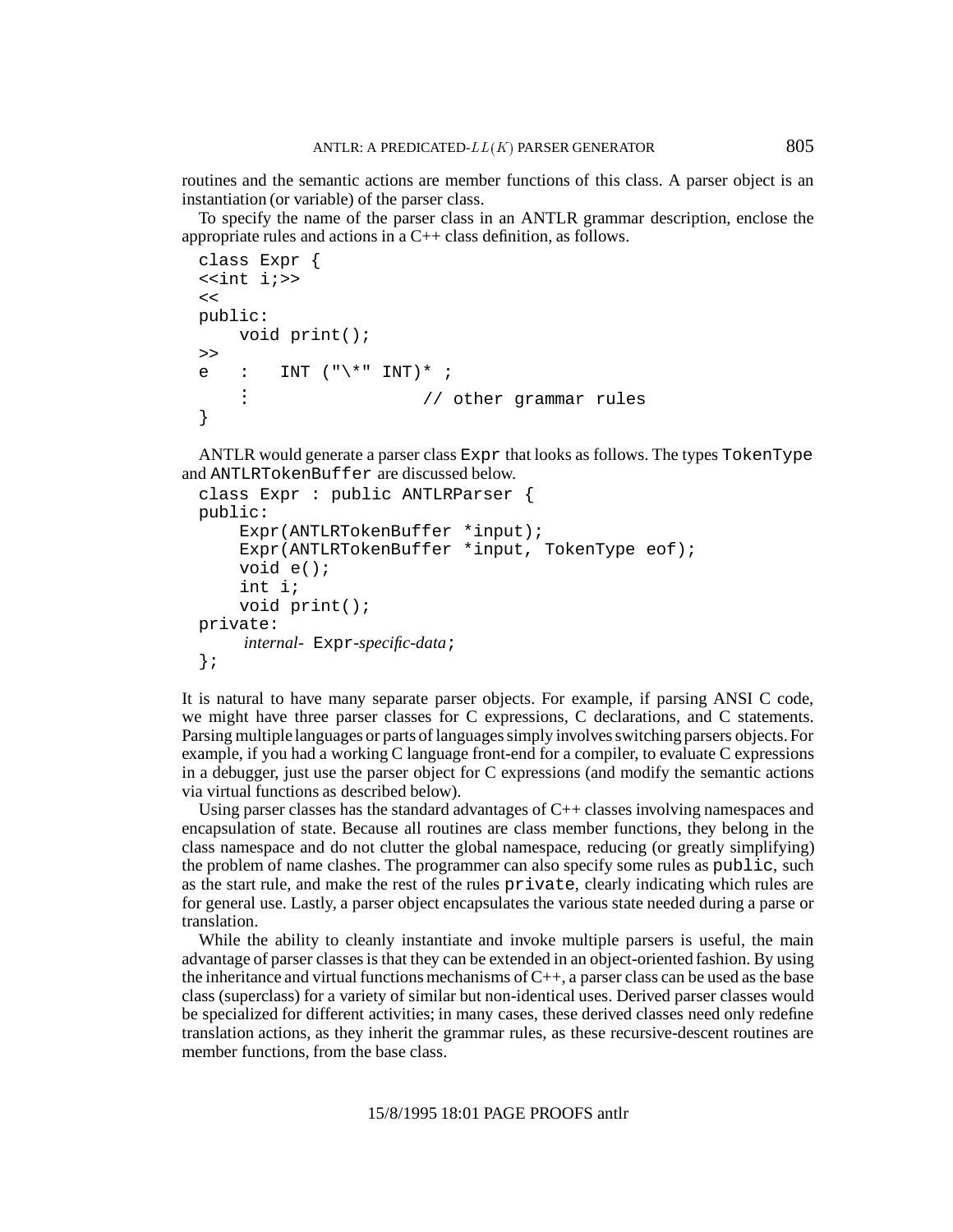As an example, assume that we have constructed an ANTLR specification for the front-end of a unified ANSI C/C++ compiler and that we use a parser class StructClassParser to handle C structs and  $C++$  classes. The semantic actions  $addDefn()$  and memberDefn(), which add entries to the symbol table, would be defined as virtual member functions of StructClassParser.

```
class StructClassParser {
public:
\ltvirtual void addDefn(char *struct className) {
        sym tab->insert(struct className);
            .
            ..
    }
    virtual void memberDefn(char *memName) {
        sym tab->insertMem(structName, memName);
            .
            ..
    }
>>
s : ("struct"|"class") name:ID << addDefn($name); >> "\{" (mem decl)* "\}"
    ;
mem decl
    : -
 << memberDefn(…); >>
    ;
}
```
To create a unified C/C++ browser, we specify a second class StructClassBrowser derived from StructClassParser that simply redefines the semantic actions to be browser actions. In our sample code, the routine display() represents the action to show a string in the browser. As the recursive-descent recognition routines are member functions of base class StructClassParser, they are inherited by the browser class and we need notrespecify the grammar. Asthe actions were virtual, the browsersemantic actions will be called automatically when using a browser object.

```
class StructClassBrowser : public StructClassParser {
public:
    StructClassBrowser(ANTLRTokenBuffer *in) : StructClassParser(in) { }
    void addDefn(char *cl) {display("struct %s;\n", cl); }
    void memberDefn(char *m) {display("member \t%s;\n", m); }
};
```
The second way ANTLR uses  $C_{++}$  classes is to have separate  $C_{++}$  classes for the input stream, the lexical analyzer (scanner), the token buffer, and the parser. Conceptually, these classes fit together as shown in Figure 4, and in fact, the ANTLR-generated classes "snap together" in an identical fashion. To initialize the parser, the programmer simply

- 1. attaches an input stream object to a DLG-based scanner<sup>§</sup>,
- 2. attaches a scanner to a token buffer object, and
- 3. attaches the token buffer to a parser object generated by ANTLR.

 $§$  If the user has constructed their own scanner, they would attach it here.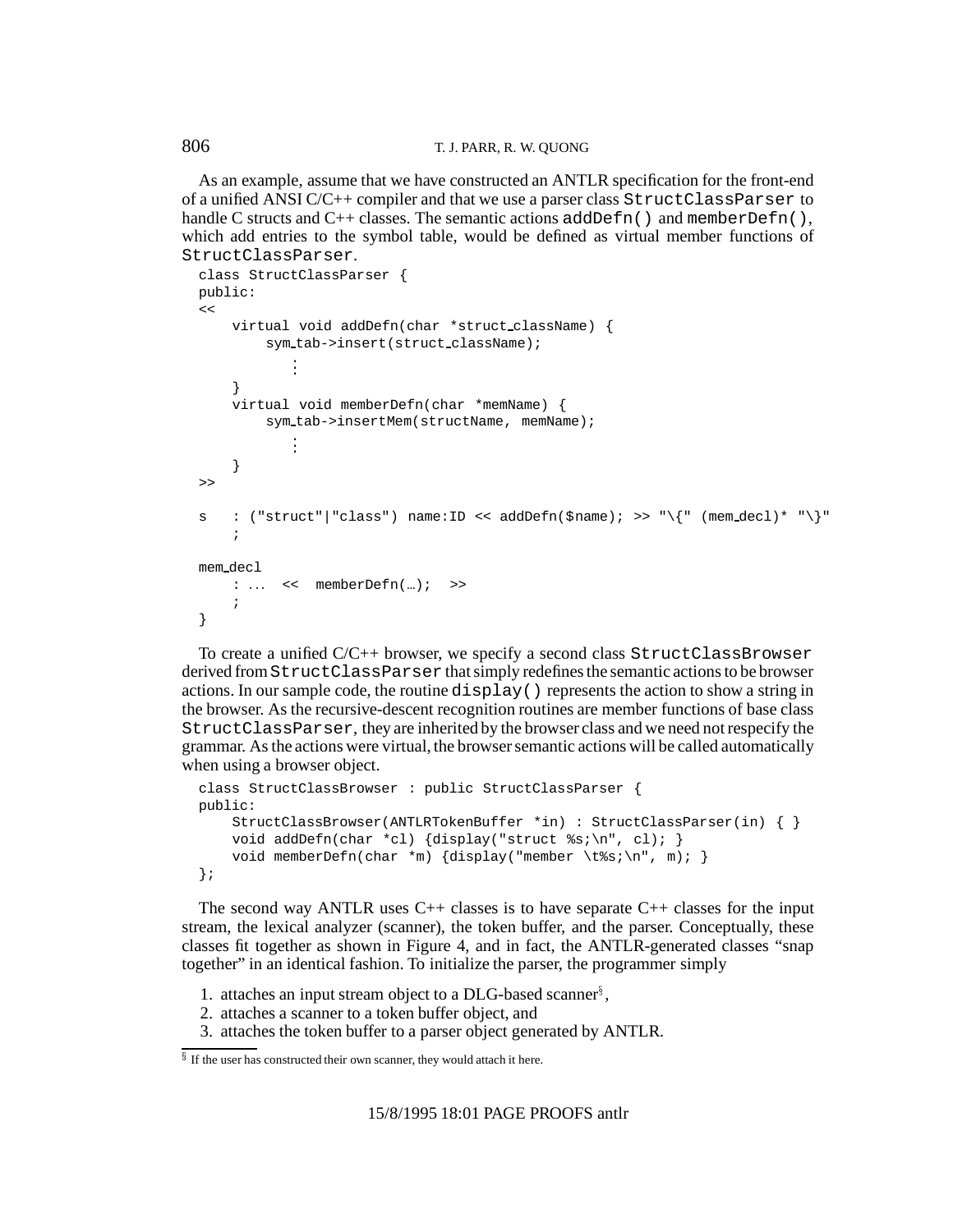

The following code illustrates, for a parser object Expr, how these classes fit together. main()

```
{
   DLGFileInput in(stdin); // get an input stream for DLG
   DLGLexer scan(kin); // connect a scanner to an input stream
   ANTLRTokenBuffer pipe(&scan); // connect scanner and parser via pipe
   ANTLRToken aToken;<br>scan.setToken(&aToken);
                               // DLG needs vtbl to access virtual fn
   Expr parser(&pipe); // make a parser connected to the pipe
   parser.init(); \sqrt{ } // initialize the parser
   parser.e(); \sqrt{} begin parsing; e = start symbol
}
```
ANTLRToken is defined by the programmer and must be a subclass of ANTLRAbstractToken. To start parsing, it is sufficient to call the Expr member function associated with the grammar rule; here, e is the start symbol.

To ensure compatibility among different input streams, lexers, token buffers, and parsers, all objects are derived from one of the four common bases classes DLGInputStream, DLGLexer, ANTLRTokenBuffer or ANTLRParser. In particular, all parsers are derived from a common base class ANTLRParser.

#### FUTURE WORK

Our work on ANTLR continues to be heavily influenced by the feedback from the industrial user community. As such, we are currently developing a prototype graphical user-interface that displays grammars as a set of syntax diagrams. Thisinterface will highlightthe conflicting syntax diagram paths in an invalid grammar construct, simplifying the debugging of a grammar. Currently, ambiguities are reported via a single line of text which can be somewhat cryptic. In addition, we plan to add a single-step facility for ANTLR-generated parsers that can dynamically display the portions of the syntax diagram used in the parse and the parse tree built so far.

### **CONCLUSIONS**

In this paper, we introduce ANTLR, the parser generator of PCCTS. First and foremost, ANTLR is a practical, programmer-friendly tool with many convenient features. ANTLR integrates the specification of lexical and syntactic analysis, supports extended BNF notation, can automatically construct abstract syntax trees, reports and recovers from syntax errors automatically, and provides significant semantic flexibility. ANTLR generates fast, compact, readable recursive-descent parsers in C or C++ which are easy to integrate with other applications.

ANTLR uses a new parsing strategy that makes it possible to develop natural, easy-to-read grammars for difficult languages like C++. ANTLR uses  $pred\text{-}LL(k)$  grammars, which are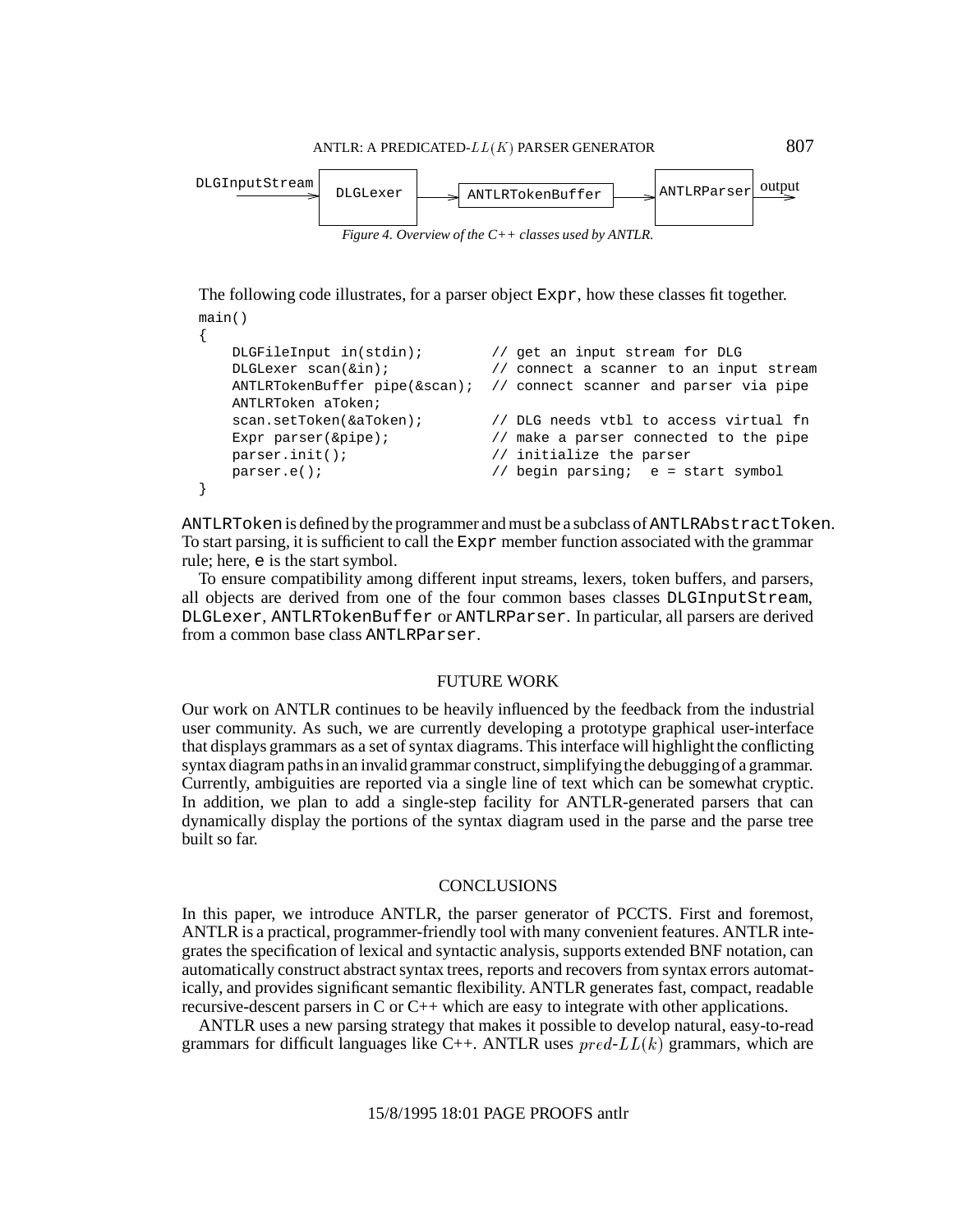$LL(k)$  grammars for  $k > 1$  augmented with predicates. Predicates allow arbitrary semantic and syntactic information to direct the parse. Due to its power and convenience, ANTLR has over 1000 known users in 37 countries and has become perhaps the second-most popular parser generator both commercially and academically (with YACC/bison being the leader).

ANTLR is free, public-domain software. ANTLR and the rest of PCCTS are available via anonymous ftp at everest.ee.umn.edu in the directory pub/pccts or by sending e-mail to pccts@ecn.purdue.edu. In the pub/pccts/papers directory, the file predicates.ps.Z is compressed postscript for the paper <sup>4</sup>. The newsgroup for ANTLR and PCCTS is comp.compilers.tools.pccts. Finally, this paper describes ANTLR as of version 1.30.

### ACKNOWLEDGEMENTS

Will Cohen and Hank Dietz were coauthors of the original PCCTS as a whole. Gary Funck at Intrepid Technology, Inc. did extensive testing of ANTLR and provided a constant stream of excellent suggestions. Tom Moog has written a remarkable set of NOTES. newbie introductory notes. Ariel Tamches spent a week of his Christmas vacation in the wilds of Minnesota helping with the C++ output. Thom Wood and Randy Helzerman both influenced the C++ output. Anthony Green at Visible Decisions, John Hall at Worcester Polytechnic Institute, Devin Hooker at Ellery Systems, Kenneth D. Weinert at Information Handling Services, Steve Hite, and Roy Levow at Florida Atlantic University have been faithful beta testers of PCCTS. Scott Haney at Lawrence Livermore Labs developed the Macintosh MPW port. Sumana Srinivasan, Mike Monegan, and Steve Naroff of NeXT, Inc. provided extensive help in the definition of the ANTLR C++ output and developed the C++ grammar to be provided with PCCTS. Cathy Tanner proofread several drafts of this paper. Finally, the multitude of PCCTS users have helped refine ANTLR with their suggestions.

#### REFERENCES

- 1. S. C. Johnson, *Yacc: Yet Another Compiler-Compiler*, Bell Laboratories; Murray Hill, NJ, 1978.
- 2. T.J. Parr, H.G. Dietz, and W.E. Cohen, 'PCCTS 1.00: The PurdueCompiler Construction Tool Set', *SIGPLAN Notices*, **27**, (2), 88–165, (February 1992).
- 3. Terence Parr, Russell Quong, and Hank Dietz, 'The Use of Predicates In  $LL(k)$  And  $LR(k)$  Parser Generators', Technical Report TREE93-25, Purdue University School of Electrical Engineering, (July 1993).
- 4. Terence J. Parr and Russell W. Quong, 'Adding Semantic and Syntactic Predicates to  $LL(k)$ — $pred\text{-}LL(k)$ ', *Proceedings of the International Conference on Compiler Construction*, Edinburgh, Scotland, April 1994.
- 5. Sumana Srinivasan, Steve Naroff, and Mike Monegan. Private communications at NeXT Computer, Incorporated, October 1993.
- 6. Donald Knuth, 'On the Translation of Languagesfrom Left to Right', *Information and Control*, **8**, 607–639, (1965).
- 7. Margaret A. Ellis and Bjarne Stroustrup, *The Annotated C++ ReferenceManual*, Addison Wesley Publishing Company, Reading, Massachusetts, 1990.
- 8. Terence Parr, Will Cohen, and Hank Dietz, 'The Purdue Compiler Construction Tool Set: Version 1.10 Release Notes', Technical Report Preprint No. 93-088, Army High Performance Computing Research Center, (August 1993).
- 9. P. M. Lewis, D. J. Rosenkrantz, and R. E. Stearns, 'Attributed Translations', *Journal of Computer and System Sciences*, **9**, 279–307, (1974).
- 10. Charles N. Fischer and Richard J. LeBlanc, *Crafting a Compiler with C*, Benjamin/Cummings Publishing Company, Redwood City, CA, 1991.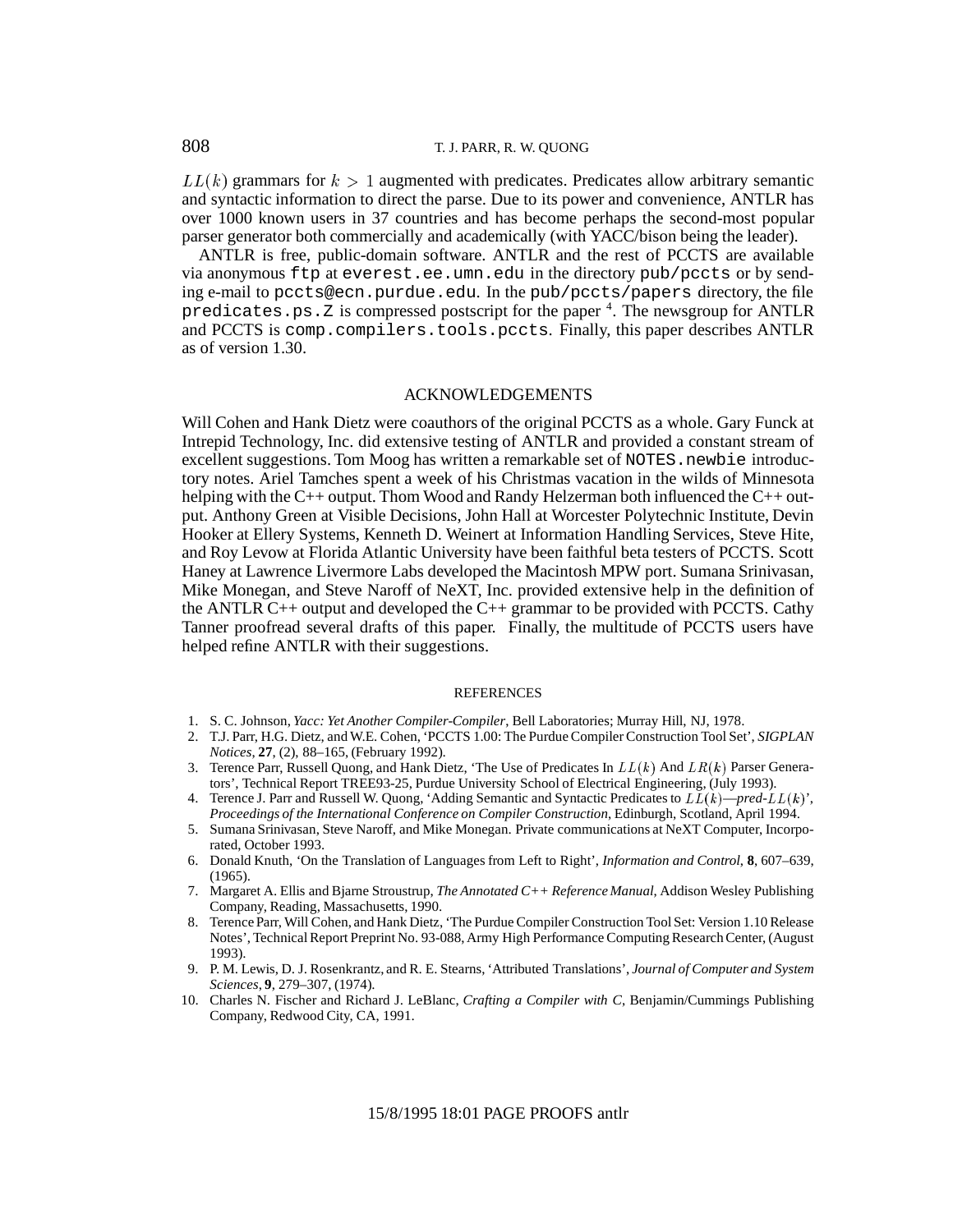### APPENDIX: GRAMMATICAL STRUCTURE OF RULES

The following grammar is an ANTLR description of ANTLR's rule meta-language. Much of the complete ANTLR grammar, including the lexical rules and semantic actions, has been removed for clarity, but the full source is available at the ftp site mentioned above.

```
rule: NONTERMINAL \{ "!" } \} { ARGBLK_IN_OR_OUT } { "\ ARGBLK_IN_OR_OUT }
        { STRING } ":"
        block ";"
        { ACTION }
        ( exception group )
    ;
block
   : alt ( exception_group )* ( "\|" alt ( exception_group )* )*
   \mathcal{I}alt : \qquad { "\sim" } element )*
   ;
element label
   : ID ":"
    ;
element
   : { element label }
        ( TERMINAL { ".." TERMINAL } { " 
" | "!" }
        | "." { " 
" | "!" }
        | NONTERMINAL { "!" } { ARGBLK IN OR OUT } { " >" ARGBLK IN OR OUT }
        )
    | ACTION
    | SEMANTIC PREDICATE
    | "\(" block "\)" { "\*" | "\+" | "?" }
    |\qquad "\{ " } block ""\;
exception group
   : "exception" { LABEL ID } ( exception handler )
        { "default" ":" ACTION }
    ;
exception handler
   : "catch" ID ":" { ACTION }
    ;
```